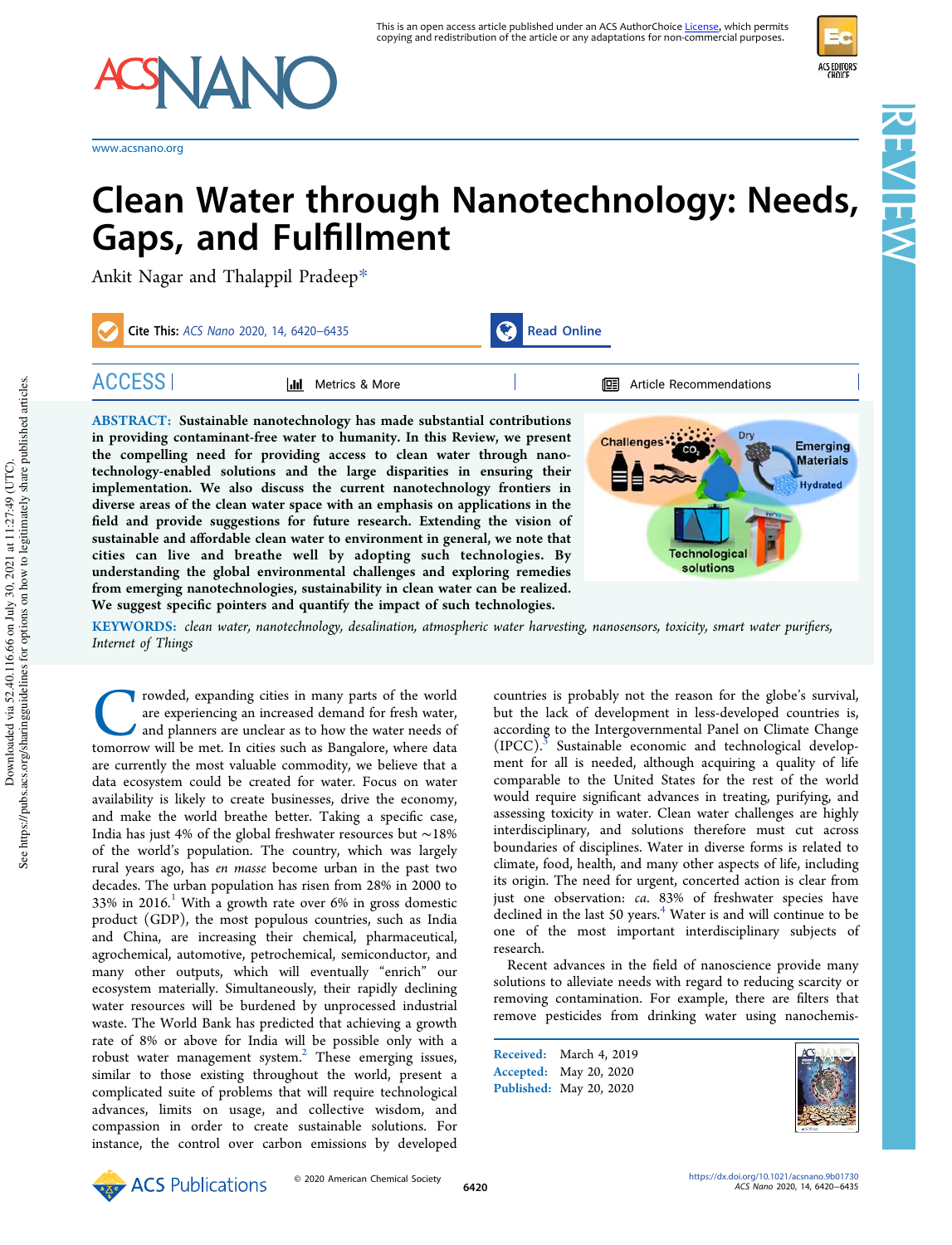

Figure 1. Schematic illustrating translation of materials from lab-scale to market. Innermost circle 1 indicates materials as building blocks; middle circle 2 indicates reported phenomena using such materials; and outermost circle 3 shows products built out of research and their commercialization to create a societal impact. Images containing 2-line ferrihydrite in circles 1 and 2 adapted with permission from ref 10. Copyright 2017 John Wiley and Sons. Images involving holey MoS $_2$  in circles 1 and 2 adapted with permission from ref 31. Copyright 2018 John Wiley and Sons. Image in yellow section of circle 1 adapted with permission from ref 32 under Creative Commmons Attribution 4.0 International License. Schematic showing graphene-CNT-Fe nanohybrids in circle 1 adapted with permission from ref 34. Copyright 2013 American Chemical Society. Image of a community-scale CDI machine in circle 3 adapted with permission from ref 36. Copyright 2018 Innodi Water Technologies Pvt. Ltd. Image of an atmospheric water generator in circle 3 adapted with permission from ref 37. Copyright 2019 VayuJal Technologies Pvt. Ltd.

try.5−<sup>8</sup> This technology had already reached over 7.5 million people by 2016, when implementation data were last collected, reducing pesticide levels from over 20 times the safety standard to concentrations substantially below it (0.5 parts per billion, ppb, for all pesticides taken together). $^{\circ}$  In another example, a nanostructured material is able to remove arsenic from drinking water affordably and the technology is delivering clean water (CW) to about 1 million people each day, providing hope for another 80 million or so in India, who are affected by this problem.10−<sup>12</sup> The government of India has approved the technology for national implementation.

Such a solution does not require electricity and is affordable, even for those living in the poorest parts of the world. Several alternate solutions to address arsenic as well as other organic and inorganic contaminants are available and are being explored in various parts of the world. Alternate methods of microbial disinfection, desalination, water harvesting, recycling, contaminant sensing, and monitoring are debuting in the marketplace. Scalability and massive implementation of technologies is slow but encouraging. For example, the prospects of nanotechnology (NT) for CW have enthused many researchers, and numerous articles have been published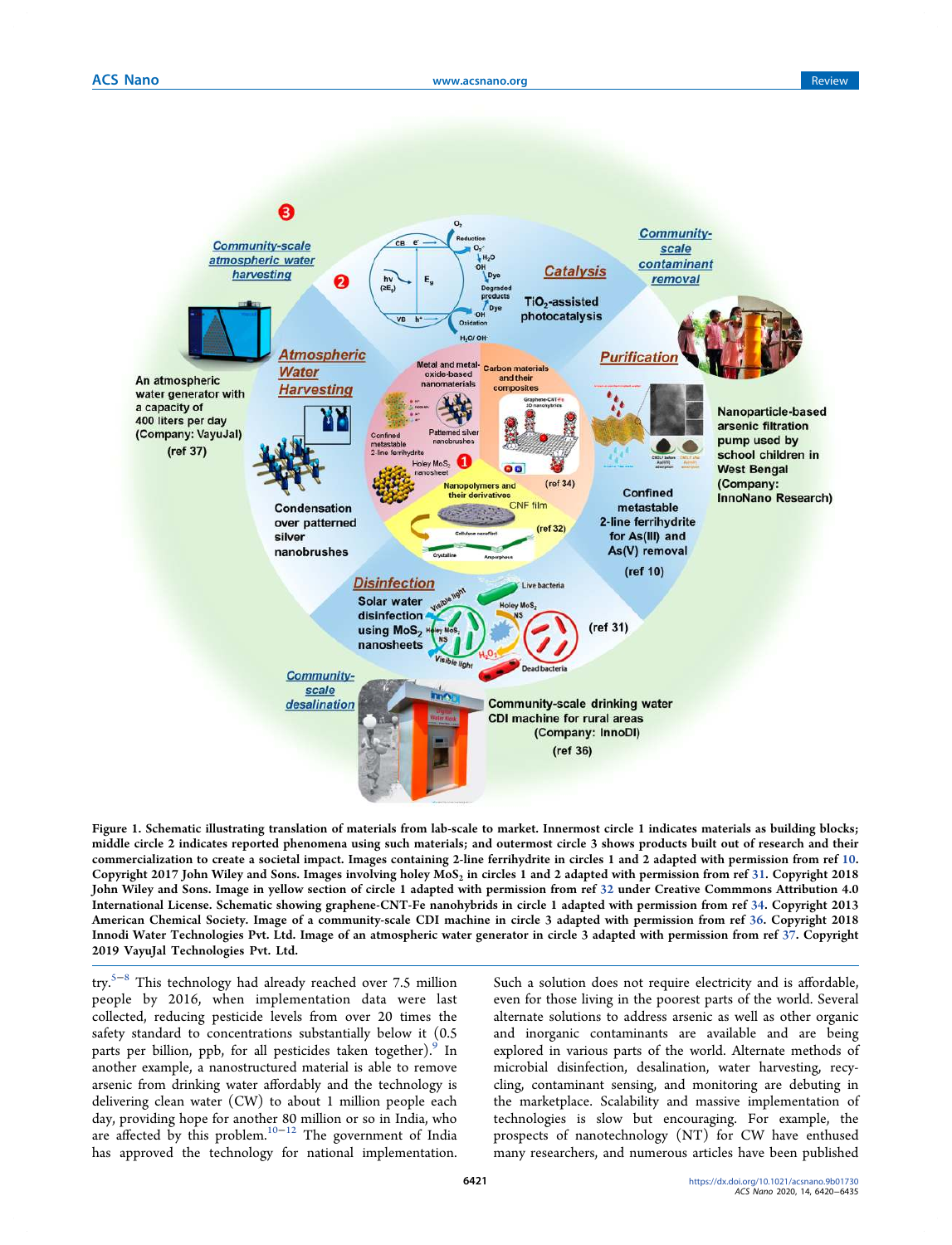around the theme of NT and nanomaterials for CW production and wastewater treatment.<sup>13,14</sup> Among several issues of relevance for developing affordable NTs for CW, there are four principal points to be considered: (1) More for less: As constituent materials reduce in dimension and reach the nanoscale regime, their effective capacity to remove contaminants increases due to additional derivatization of the material to increase charge, solubility, affinity, *etc*. Properties of relevance, such as the presence of active surface sites for adsorption, enhanced adsorption enthalpy for specific species, reactivity as a result of activation of specific chemical bonds, size-dependent optical absorption, and emission, are being explored today. All of these properties individually and collectively make it possible to acquire more effective scavenging capacity per unit mass of the material at the nanoscale than the bulk material, making a purifier composed of nanoscale material smaller and more affordable. (2) Decreasing limits of contaminants: The World Health Organization (WHO) set the upper limit on arsenic in drinking water at 50 ppb in  $1963$ ,<sup>15</sup> and the U.S. Environmental Protection Agency decreased the limit to 10 ppb in 2002.<sup>16</sup> A primary reason for decreasing contaminant limits has been an enhanced understanding of the effects of contaminants on human health. However, the limited availability and high cost of remedial technologies have kept governments from implementing these standards. Moreover, the actual safe limit is expected to be further below the present WHO limit. This is because the arsenic intake per capita per day through drinking water is much higher than that assumed by the WHO in the arsenic-affected tropical regions of India due to unaccounted sources of arsenic intake, such as food crops.<sup>17</sup> In addition to India, South Asian countries including Vietnam and Bangladesh,<sup>18−21</sup> and Latin American countries including Argentina, Bolivia, Chile, and others including regions of the United States are also prone to alarming levels of arsenic.<sup>21–23</sup> In order to accomplish the already prescribed limits, nanomaterials are essential. (3) What are achievable levels of contaminant removal using advanced materials? Single nanoparticles (NPs) have even shown sensitivity to a few species of contaminants. $24$  Thus, even at this level of contaminant concentration, several materials are selective in removing them. (4) Special properties: The unique properties of nanostructures, such as atomically precise pores and thicknesses of desired dimen $sions<sub>1</sub><sup>25</sup> controlled functionalities<sub>2</sub><sup>26</sup> maneuverability<sub>2</sub><sup>27</sup> etc.,$ offer exciting possibilities for making CW.

In this Review, we discuss nanomaterials and technologies that can be used for water treatment and sensing, highlighting major challenges that need to be addressed through NT in providing sustainable access to CW.

## NANOMATERIALS AND NANOTECHNOLOGIES THROUGH THE AGES

Throughout history and into the present, water filtration and purification components are primarily made of carbon. Using carbon in the form of wood charcoal for water purification was practiced by Egyptians and Sumerians in 3750 BC.<sup>28</sup> Activated carbon, introduced in the  $1940s$ ,<sup>29</sup> and its various modifications, including nanostructures such as carbon nanotubes (CNTs), carbon nanofibers (CNFs), and graphene-based materials have been exploited for treatment through mechanisms such as adsorption, catalytic wet air oxidation, membrane-based separation, and disinfection, and

also for sensing and monitoring.<sup>30</sup> Metal and metal oxide NPs have also been reported for adsorption, photocatalysis, oxidation, disinfection, and sensing. Despite being an active research area for decades, nanomaterials-based treatment and sensing technologies are yet to occupy a large share of the market due to unreliability in terms of sensitivity and selectivity, higher cost, and field-level issues during operation. Figure 1 illustrates applications of nanomaterials, such as,  $MoS<sub>2</sub>$  nanosheets for disinfection,<sup>31</sup> CNF films for biocidal activity, $32$  silver nanobrushes for atmospheric water harvesting,<sup>33</sup> graphene-CNT-iron oxide nanostructures,<sup>34</sup> and ferrihydrite for heavy-metal removal.<sup>10</sup> These have reached people in the form of affordable and easy-to-operate devices such as filtration-incorporated hand pumps,  $35$  desalination units,<sup>36</sup> and atmospheric water generators.<sup>37</sup> We discuss the future of nanomaterials that can be integrated into these technologies to overcome the existing challenges.

## DESALINATION

Nearly 40% of the global population resides within 100 km of an ocean or a sea, rendering desalination a crucial solution to water scarcity. Presently, there are 19,744 desalination plants operating across 150 countries supplying 100 million m<sup>3</sup> of water per day to 300 million people globally.<sup>38</sup> However, desalination is still energy-intensive and hazardous to the environment. It consumes 0.4% of the global electricity, that is, 75 TWh per year and also produces 76 million tons of  $CO<sub>2</sub>$ annually.<sup>39</sup> Therefore, three major challenges for desalination technologies are (1) high specific energy consumption (SEC), (2)  $CO<sub>2</sub>$  emissions from burning of fossil fuels, and (3) negative impacts on marine ecosystems due to the discharge of concentrated brine back into the sea. These challenges propelled the development and commercialization of nanomaterials for respective desalination technologies. Desalination technologies are either pressure-driven, temperature-driven, or chemical-driven processes.

Thermal Desalination. Thermal distillation is a conventional approach mainly used for treating water with a high level of total dissolved solids (TDS; >45,000 mg/L).<sup>4</sup> Thermal desalination processes such as multistage flash distillation and multiple-effect desalination are energy intensive (overall equivalent electrical energy consumption of ~15–30 kWh<sub>elec</sub>/m<sup>3</sup> for a power plant running at 30% efficiency), costly (cost of produced water ∼0.52−1.75 US  $\$/m<sup>3</sup>$ ), and hazardous to the environment (CO<sub>2</sub> emissions  $\sim$ 15−30 kg/m<sup>3</sup> for standalone operation and 8–16 kg/m<sup>3</sup> for cogeneration operation). $41$  An emerging alternative process is membrane distillation, integrated with carbon nanomaterials.42,43 As an example, a CNF-ceramic nanoporous composite membrane, which has a 10  $\mu$ m hydrophobic carbon fiber layer with a minimum pore size of ∼30 nm on a ceramic substrate, has shown greater than 99% salt rejection and 3−20 times higher water flux than traditional polymeric membranes.<sup>44</sup> Hydrophobicity of the CNF layer ensures smooth permeation of water vapor across nanopores, and thermal conductivity enables more than 80% recovery of the latent heat.

Thermal desalination plants running on solar and geothermal energy sources are being explored. Also, the efficiency of solar-powered thermal desalination is being enhanced by improving the performance of solar concentrators by using nanomaterials that have high photothermal conversion efficiencies and energy storage.<sup>45</sup> Nanofluids with extraordi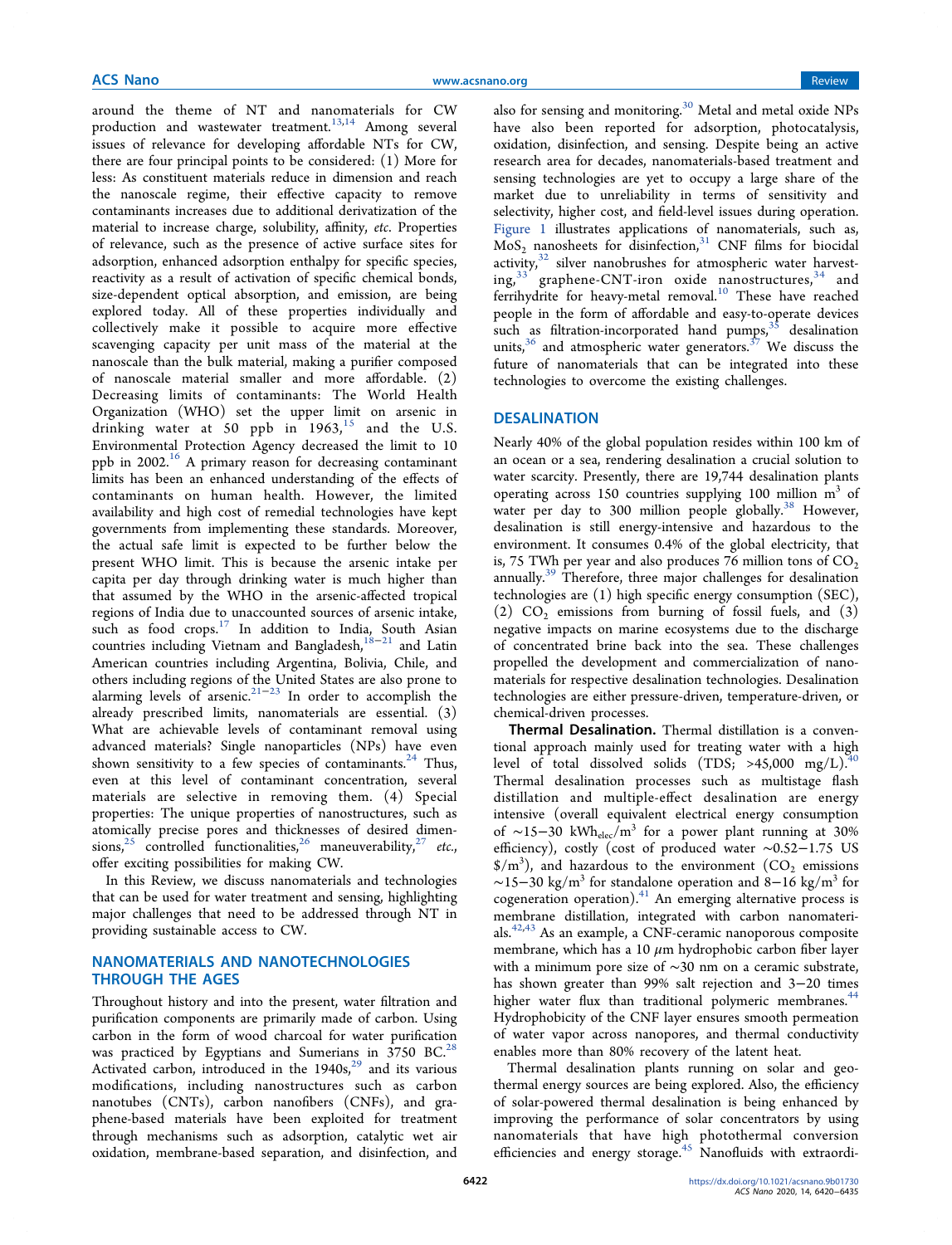nary thermal conductivity and absorption-emission properties have improved the performance of thermal collectors.<sup>4</sup>

Membrane-Based Desalination. Membrane-based separation is adequate for treating water with TDS typically below 45,000 mg/ $L^{40}$  Such technologies (RO, reverse osmosis; forward osmosis, FO; electrodialysis, ED; nanofiltration, NF) have gained immense commercial success due to their much lower specific energy requirement (3–8 kWh<sub>elec</sub>/m<sup>3</sup>), cost effectiveness  $(0.26-0.54 \text{ US } \frac{\text{m}}{3})$ , and low  $CO_2$  release (1.7−2.8 kg/m<sup>3</sup> for seawater RO) into the atmosphere.<sup>39,41</sup> RO has now surpassed thermal technologies in the desalination market, replacing them as convention. The membrane module is the most energy-intensive part of the desalination process and constitutes nearly 71% (2.5−4 kWh/ m<sup>3</sup> for seawater RO) of the SEC.<sup>47</sup> While a majority of RO systems have achieved an SEC of 2.3 kWh/m<sup>3</sup>, thermodynamic limit stands at 0.76 kWh/m $^3$ , for a feed having a TDS of 35,000, indicating scope for improvement. However, taking into account an energy recovery of 50%, the practically achievable SEC limit rises to  $1.06$  kWh/m<sup>3</sup>.<sup>48</sup> Reduction in recovery percentage can improve SEC, but will enhance operational and capital costs. The next-generation membranes should therefore focus to overcome the trade-off between permeability and rejection and improve selectivity.

Among membrane materials, nanocomposite polymeric membranes are commercially successful due to their low cost and feasibility for large-scale manufacturing. Polyamide membranes are widely used due to their high selectivity and permeability compared to conventional cellulose acetate-based membranes. Polyamide membranes are composed of an extensively cross-linked nonporous polyamide layer supported by a porous polysulphone layer at the bottom.<sup>49</sup> Progress in the development of membrane materials has been gradual, as permeability and selectivity have to be counterbalanced and fouling probability needs to be decreased. Nanomaterials designed at the molecular level are essential for addressing these challenges. In one such attempt, researchers created a three-dimensional (3D)-printed polyamide membrane prepared by layer-by-layer electrospinning in order to achieve reduced thickness (minimum thickness ∼4 nm) to maximize permeance and increased smoothness (roughness ∼2 nm) to decrease the probability of fouling, while maintaining the membrane's strength.<sup>50</sup>

Membranes composed of aligned CNTs are suitable for ultrafiltration. To improve their selective nature, CNT tips are functionalized with zwitterionic species or aliphatic groups such as carboxylic acids. $51$  Integration of CNTs with existing membranes has rendered them superhydrophilic, improved their permeation and solute rejection, increased their lifespan, and led to better electrical and mechanical properties.<sup>52</sup> Another promising class of materials includes graphene and two-dimensional (2D)-derived frameworks that physically separate undissolved solids at the nanometer scale.<sup>53</sup> Labscale results indicate up to 1000 times better permeability for graphene compared to conventional thin-film composite polymers as RO membranes.<sup>54</sup> However, scaling remains a challenge. Defect-free aquaporin-based membranes, prepared by embedding bacterial aquaporin Z (AqpZ) into a chemically and mechanically stable matrix of a block copolymer or a unilamellar lipid, match the single-channel water permeability coefficient of conventional polyamide membranes (5−36 molecules s<sup>−</sup><sup>1</sup> Pa<sup>−</sup><sup>1</sup> ).<sup>55</sup> Aquaporin-based membranes can potentially achieve a permeability of 601  $\text{L} \cdot \text{m}^{-2} \cdot \text{h}^{-1} \cdot \text{bar}^{-1}$ ,

exceeding the performance of commercial RO membranes by 2 orders of magnitude. $56$ 

Further, Kevlar aramid nanofiber (KANF)-based membranes are an emerging category, constituted of nanoscale form of poly(paraphenylene terephthalamide).<sup>57</sup> Nanomaterials under this class are mechanically robust, flexible, tunable in pore size, electrically conducting, and physically stable. Membranes based on KANFs and their composites have demonstrated over 96% rejection of Rhodamine B dye and Au NPs (~6 nm).<sup>58</sup> They have also shown a desalination efficiency of 99.7% for  $Na<sub>2</sub>SO<sub>4</sub>$  by performing electrodialysisbased ion separation at a constant voltage of 15.0  $V<sup>59</sup>$ 

RO can also be made operationally efficient by improving the quality of feedwater with FO pretreatment. Using FO in concert with RO reduces the fouling probability of membranes, decreases the consumption of chemicals used for cleaning, and enhances recovery. However, RO-FO hybrids are practical only above a threshold flux of 30 L/ m<sup>2</sup>/h.<sup>60</sup> Therefore, FO membranes for achieving threshold flux are being developed by incorporating nanomaterials to improve hydrophilicity  $(TiO_2)$ , halloysite nanotubes, graphene oxide, *etc*.), resulting in a faster transport of water molecules. Loading metal−organic frameworks (MOFs) into existing membranes has shown up to 72% improvement in the permeability of pure water for FO desalination.<sup>61</sup> Another aspect of improvement lies in the fabrication process of commercial polyamide membranes. Structural characteristics of the film, such as, morphology, uniformity in chemical composition, and roughness directly affect the membrane's performance.<sup>62−64</sup> Polyamide thin-film composite membranes, created by conventional interfacial polymerization technique, offer a limited scope for optimization of permselectivity. During polymerization, the ultrafast reaction between *m*phenylenediamine and trimesoyl chloride monomers causes the system to quickly reach the gel point, thereby limiting any further diffusion of the monomers. This creates selective layers with high heterogeneity in depth and restricted control over film thickness. It can be overcome by performing molecular layer-by-layer deposition (mLbL) which results in relatively smooth films, tunable at molecular level.<sup>65-67</sup> Controllably reducing film thickness helps to minimize pressure requirements, ultimately making RO energy efficient. Amidst these advantages, there still remains the challenge of scalability and limited throughput associated with mLbL techniques.<sup>68</sup>

Chemical Desalination. Of the chemical-driven desalination technologies (*i*.*e*., ion-exchange, liquid−liquid extraction, and precipitation), the ion-exchange process is the most commonly used. Ion-exchange uses only 7.2 MJ/m<sup>3</sup> of specific energy while producing  $CO_2$  below 0.7 kg/m<sup>3</sup>, compared to RO, which uses 29.5  $\text{MJ/m}^3$  of specific energy and emits 3.8  $\text{kg/m}^3$  of  $\text{CO}_2$ .<sup>41</sup> Ion-exchange processes are composed of ED and capacitive deionization (CDI).

ED is among the most extensively researched and commercially successful electromembrane desalination method at present. Oxide NPs  $(SiO_2, TiO_2)$ , carbon nanomaterials (*e*.*g*., CNTs, graphene-based nanomaterials), and Ag NPs, zeolites, *etc.*, are examples of nanomaterials that are incorporated into ion-exchange membranes for ED to tune properties such as surface area, ionic conductivity, tensile strength, energy efficiency, thermal stability, *etc*. <sup>69</sup> Fouling, separation efficiency for different types of ions (monovalent, divalent, *etc*.), lifetime, and eco-friendly routes of synthesis are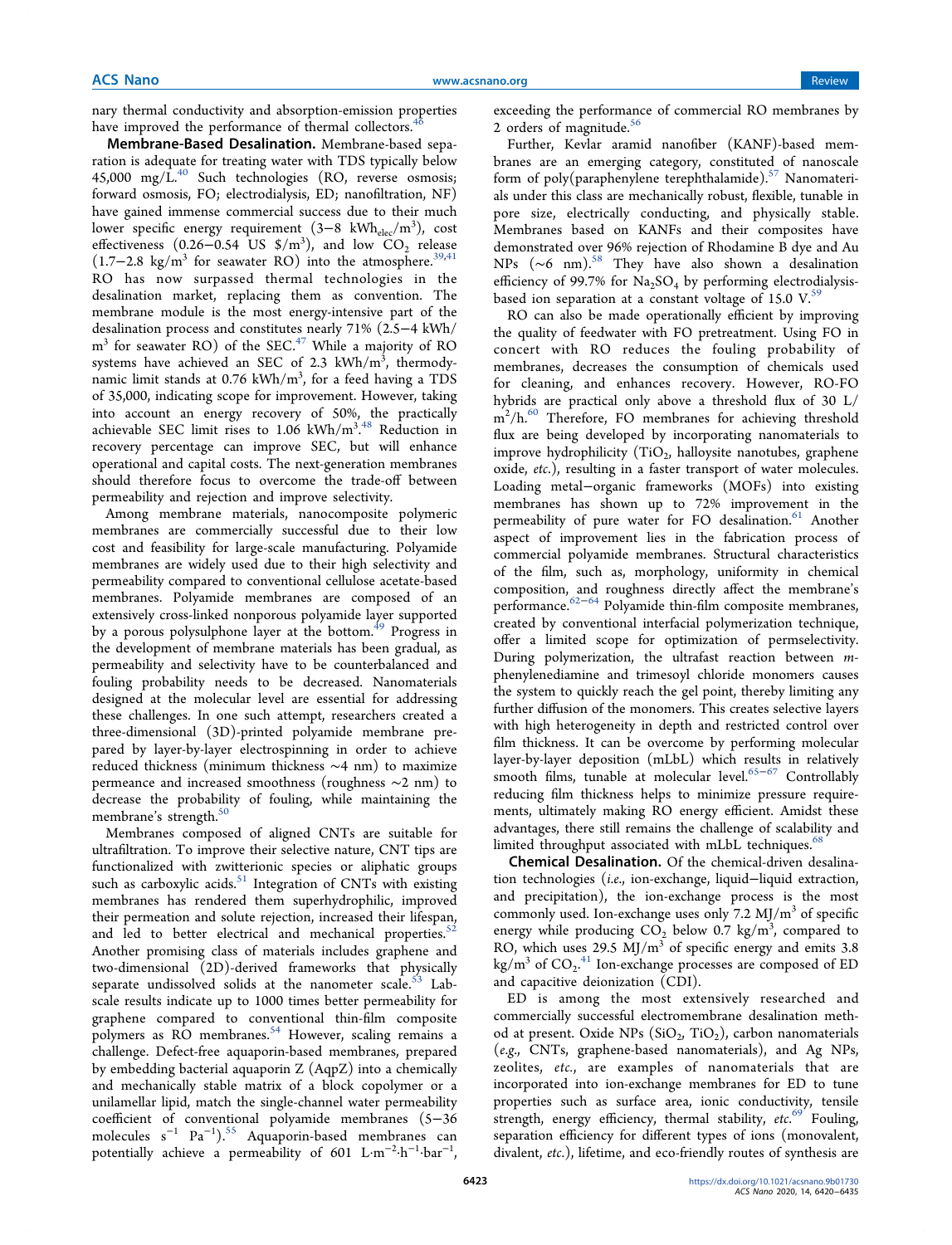current performance gaps of ion-exchange membranes that need to be improved.

Discovered more than 50 years ago, $70$  capacitive deionization is promising due to its relatively low input capital, high-energy efficiency, scalability, and minimal maintenance requirements, despite being limited by feedwater's TDS and by capacity. Therefore, variable capacity CDI units with nanomaterials incorporated for effective treatment are expected to be an emerging direction for desalination. Currently, commercial CDI units are available for desalination of brackish water (up to 3000 TDS).<sup>71</sup> Further modification of electrode materials has involved integration with ionexchange membranes (membrane CDI; MCDI), resulting in up to 80% energy recovery during the regeneration step. $72$ Researchers have improved the porosity of CDI electrodes by incorporating oxide  $NPs$   $(TiO_2, SiO_2, etc.)$  and carbon-based nanomaterials (CNTs, CNFs, graphene, *etc*.), leading to a higher degree of hydrophobicity and enhanced surface area.<sup>73</sup> The MCDI technology utilizing ion-exchange membranes faces challenges of intermittent sequential operation, limited adsorption capacity due to plate electrodes, and expensive CDI cells, which are barriers in scaling up of the technology. Substituting stationary electrodes with flow electrodes consisting of suspended carbon powder in conventional MCDI has enabled researchers to overcome the operational limitation by eliminating the discharging cycle, enabling selfregeneration, and improving the ion adsorption capacity, providing practically unlimited surface area for ion adsorption. $74,7$ 

## ATMOSPHERIC WATER HARVESTING

The earth's troposphere contains approximately  $1.42 \times 10^{19}$ liters of water in the form of water vapor, and the world population today is about 7.6 billion. Therefore, there is nearly 1.8 billion liters of water available per person in the atmosphere. Atmospheric water harvesting, thus, has vast potential, even if only a miniscule fraction of this resource is used. Note that the oceans of the planet were once dry and were filled by rain.<sup>76</sup> Thermodynamics suggests that for an open water surface to attain maximum entropy and equilibrium, water vapor above the surface has to attain saturation, thereby causing replenishment through greater evaporation. We note that excessive extraction of vapor locally might affect the hydrological cycle negatively.

An early example of fog harvesting practice includes one in 1969 in Mpumalanga, South Africa, where two large (∼28.0 m  $\times$  3.6 m) nets made from plastic mesh were used to harvest fog water for South African Air Force personnel. These nets harvested an average of 11  $\rm L/m^2/d$ ay during the 15-month interval from October 1969 to December 1970.<sup>77</sup> In another instance, implementation of fog collection took place in a village named Chungungo in North Chile in 1987; 75 nets, each of which were  $12 \text{ m} \times 4 \text{ m}$  in size, delivered an average of 33 L of CW per capita per day to 330 villagers. Both of these harvesters were passive as they did not require energy input.

Alongside passive water harvesters, systems of active water harvesting that require external energy to produce CW now exist. Active harvesting mechanisms have been translated to commercial atmospheric water generators (AWGs). These AWGs extract moisture primarily by condensation or adsorption mechanisms, or a combination of both. The energy efficiency of AWGs (amount of energy consumed per

liter of water generated) renders them fit for regions with relative humidity  $(RH) > 40\%$ . Hence, AWGs have proven to be a viable alternative in coastal regions where a lack of sufficient resources has deterred the installation of desalination plants. However, they are inefficient when RH drops below 40%.<sup>78</sup> Efficient water-capturing mechanisms are being developed and demonstrated by studying natural phenomena and mimicking them at the micro- and nanoscale.

Identifying natural harvesting routes used by several plant and animal species, understanding their harvesting mechanisms, and mimicking them have helped scientists to create a next generation of nanoengineered materials and structures that harvest moisture and efficiently transport the condensed water. Examples of a few successful mimics include those inspired from the elytra of a Namib Desert's beetle, $79$ Stenocara, spider's silk, $80$  and banana leaf. $81$  Successful mimicking of the surface structures of these species followed by systematic water-harvesting experiments have led to a better understanding of the science of dew condensation, involving the nucleation of droplets and their coalescence and subsequent transportation from the surface.<sup>82−86</sup> Most modern-day condensation-based AWG devices are partially or completely based on the vapor compression refrigeration cycle. Implementing nature-mimicking structures in existing and future AWG devices will boost these devices' ability to operate efficiently, even in harsh, hot, and dry climatic conditions. Micro−nano hierarchical structures have been reported to be the most efficient in terms of offering a large number of nucleation sites as well as fast coalescence and transportation of the nucleated droplets from the surface.  $87,88$ Sarkar *et al*. recently reported further advancement in this direction with a harvesting efficiency of  $56.6$  L/m<sup>2</sup>/day at 87% RH.<sup>33</sup> We expect that the future of surface science and engineering for atmospheric water harvesting will focus on combining nanoengineered structures with unique wetting gradients. Biomimicked structures can particularly help the AWG market flourish in arid North African and Middle East countries, specific regions of which are severely suffering from water scarcity today. Stand-alone AWG systems working on renewable energy sources should prove extremely valuable to societies residing near coastal regions, where the atmosphere is relatively rich in moisture and electricity costs are too high to afford any other water-delivery solution.

Condensation being infeasible below 40% RH has accelerated the development of materials for adsorptionbased harvesting. Conventional desiccants have low absorption capacities (silica gel and zeolites) and slow kinetics (hygroscopic salts) or need energy-intensive regeneration (polymers). An emerging class of MOFs offer high surface area and tunable pore size and hydrophilicity. Their promising performance (2.8 L/day at 20% RH corresponding to a kg of  $\text{Zr}_6\text{O}_4(\text{OH})_4(\text{fumarate})_6$  and unique sorption behavior have shown potential for harvesting in deserts.<sup>89</sup> However, substantial work is required on optimizing thermodynamic properties of MOFs and their variants, along with device engineering, before field implementation. For a detailed discussion on all aspects of atmospheric water harvesting, readers are requested to visit ref 78.

# AFFORDABLE NANOSENSORS AND CATALYSTS FOR **CLEAN WATER**

Although conventional analytical methods such as highperformance liquid chromatography (HPLC) and inductively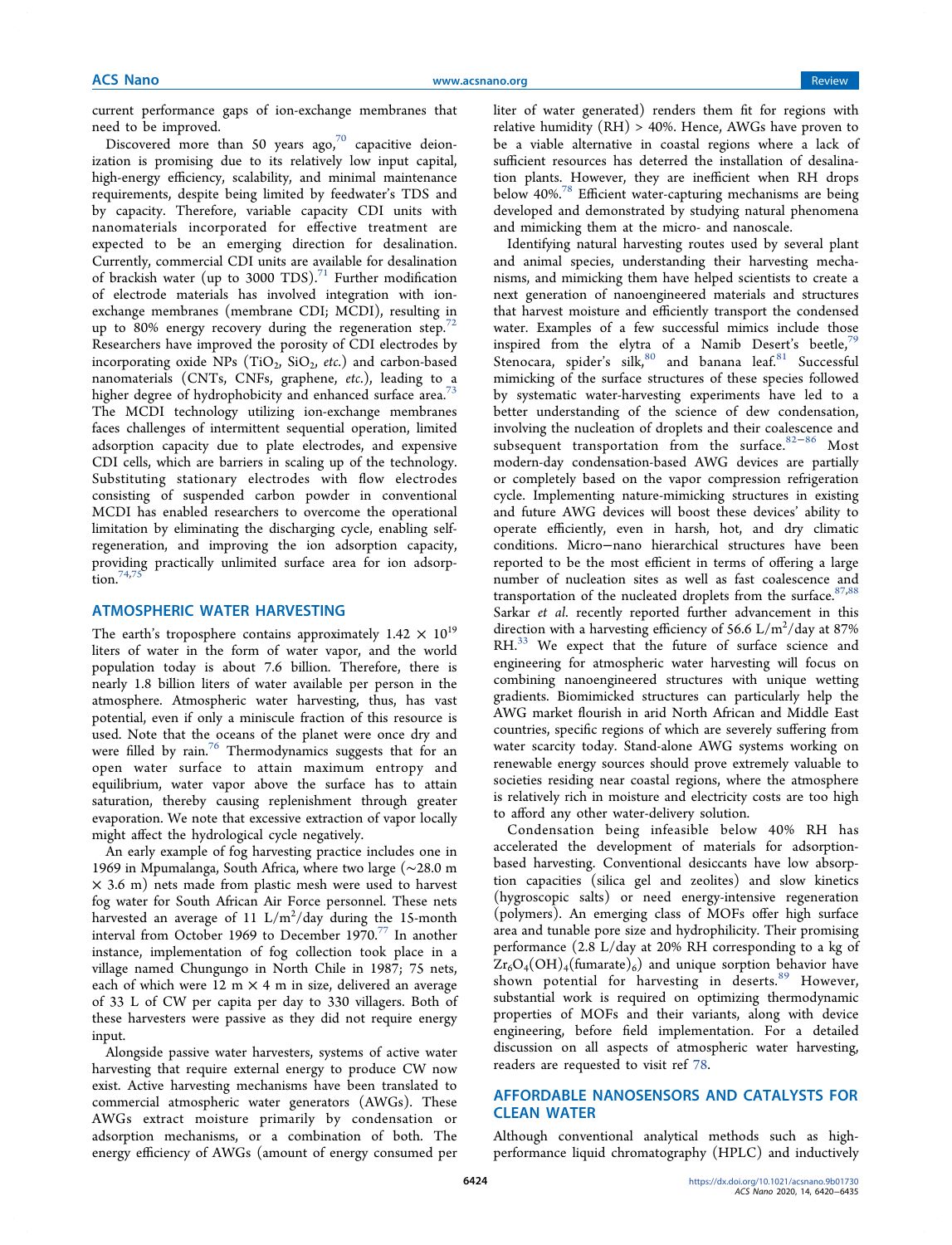

Figure 2. Schematic of the limits of detection (LOD) achieved using nanomaterials. The rightmost part represents detection up to the single-particle/ion level. Reprinted with permissions from ref 24. Copyright 2012 John Wiley & Sons; ref 97. Copyright 2016 American Chemical Society; ref 98. Copyright 2019 American Chemical Society; ref 99. Copyright 2019 American Chemical Society; and ref 100. Copyright 2014 American Chemical Society.

coupled plasma mass spectrometry (ICP-MS) exist for labscale testing, high cost, elaborate sample preparation, and unavailability at point-of-use have been limiting factors for their utilization. Nanomaterials are unique in their properties such as optical absorption and emission, which are extremely sensitive to surface functionalization and local environment. These properties have been extensively used in sensing in the context of CW.

An absorbed photon causes several consequences in a semiconducting NP, most important is the creation of a free electron and a hole, both of which can diffuse to the surface of the particle and react with adsorbed water molecules.<sup>90,91</sup> The hole, therefore, can create an oxidizing species such as HO<sup>•</sup> and the electron can form OH<sup>−</sup> , particularly for a hydrated particle in water. Other similar species that can arise are  $O_2$ <sup>\*</sup>,  $HO_2$ <sup>•</sup>, and O<sup>•</sup>, which also appear on hydroxylated particles. A TiO<sup>2</sup> NP generates reactive species upon photoirradiation, creating an active reaction center that is regenerative in nature, and it becomes the basis for efficient photocatalysis. Consider the following example of photocatalytic sensing of a dye, rhodamine B (RB), using NPs. RB is a contaminant found in wastewater produced from the textile, dyeing, and plastic industries, with proven effects of carcinogenicity, and reproductive and neurotoxicity, thus posing a serious threat to humans and animals upon reaching the groundwater and other water bodies. Photodegradation of an aqueous solution of 10<sup>−</sup><sup>5</sup> M tetraethylated RB in the presence of 100 mg of  $TiO<sub>2</sub>$  NPs in a 50 mL solution can be observed visibly upon solar irradiation, with 560 nm light.<sup>92</sup> The self-photosensitized dye reaches an excited state upon visible light absorption, enabling electron injection from the excited state of the dye to the conduction band of  $TiO_2$ . Adsorbed  $O_2$  on the  $TiO_2$ surface takes up the injected electron to form  $O_2$ <sup>--</sup>. Protonation of  $O_2$ <sup>\*-</sup> forms HOO<sup>\*</sup>, followed by further

reaction with a trapped electron to form HO<sup>°</sup>, which ultimately leads to degraded products.

Researchers are actively investigating emerging materials and their properties, such as luminescence and catalysis of noble metal clusters, in the context of sensing. Atomically precise clusters of noble metals are composed of a few tens of atoms, with precise composition. $93\overline{O}$  One such example is  $\text{Ag}_{29}(\text{BDT})_{12}(\text{PPh}_3)_4^{3-}$  (where BDT and PPh<sub>3</sub> are 1,3benzenedithiol and triphenylphosphine, respectively), which is intensely luminescent in the red region of the electromagnetic spectrum. $94$  Luminescence, as in the case of molecular systems, is extremely sensitive to the medium. Such clusters may also be sensitive to the metal core because they are reactive as well. The core, being accessible to ions and molecules in the medium, makes this chemistry fundamental to developing cluster-based molecular sensors. The catalytic processes and their high reactivity can be used for the destruction of refractory organics.

The luminescence of clusters can be enhanced by anchoring them on plasmonic particles through a process called metalenhanced luminescence.<sup>95</sup> This enhancement is also possible by embedding clusters onto electrospun fibers.<sup>96</sup> In both cases, it is possible to detect and to quantify contaminants such as mercuric ions down to a few ions, at the single-particle or single-fiber level. Such sensor mats could make test strips affordable for ultrasensitive detection. Figure 2 represents illustrations of detection limits achieved using nanomaterials such as tetraphenylethene-decorated cyclodextrins,  $^{97}$  NH<sub>2</sub>-UiO-66/reduced graphene oxide composite,  $98 \text{ Nd}_2\text{O}_3$  nanorod-Ag thin-film assemblage,<sup>99</sup> CdSe NP-modified TiO<sub>2</sub> nanotubes arrays,  $^{100}$  and  $\text{Au}(\mathcal{D}(\text{SiO}_2\text{-FITC})\mathcal{D}(\mathcal{A}\text{g}_{15})$  mesoflowers,<sup>24</sup> and their corresponding properties.

Achieving higher sensitivity and creating a compact and cost-effective sensor accessory will enable the integration of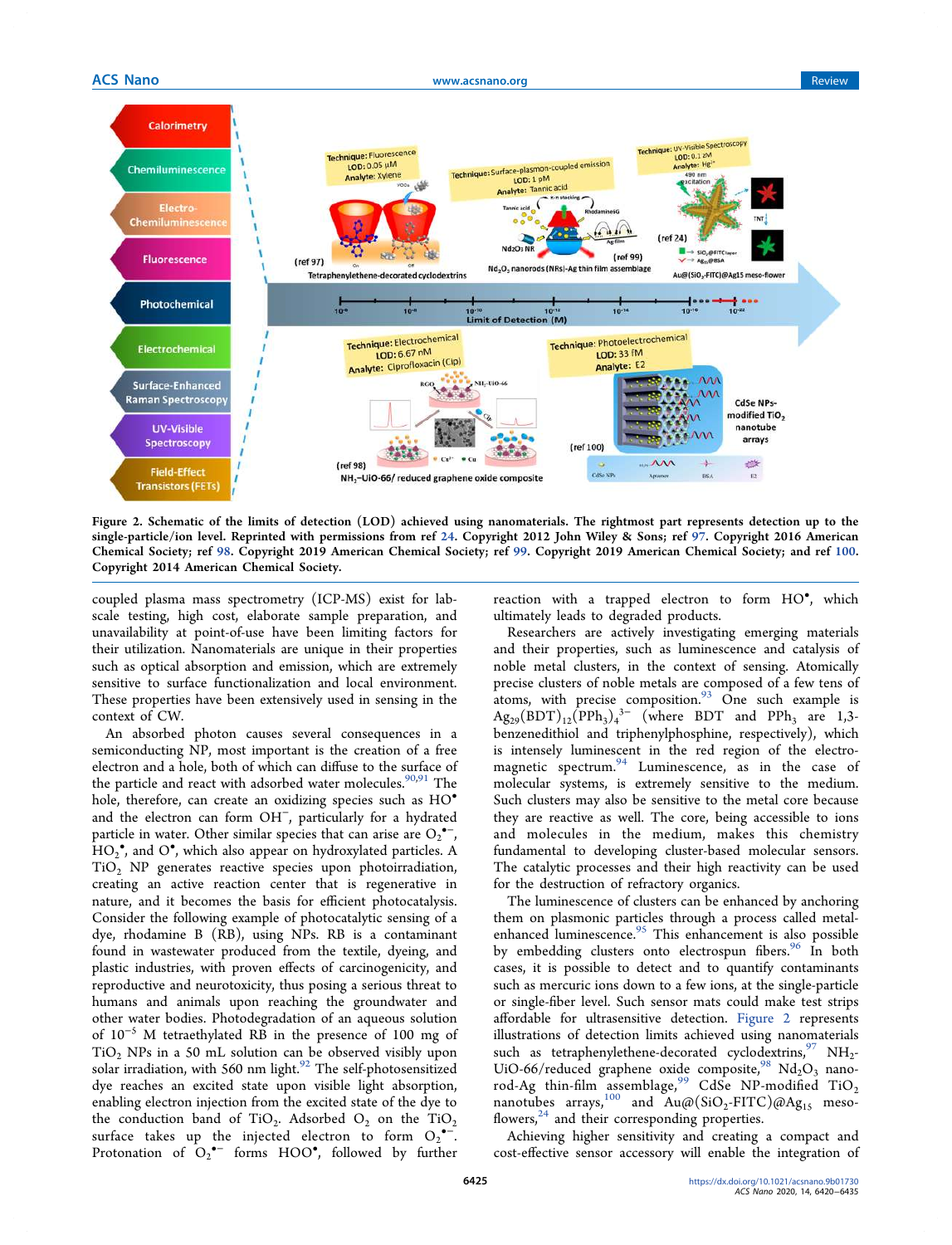|  |  | Table 1. Nanotechnology for Clean Water: Status of Implementation <sup>a</sup> |
|--|--|--------------------------------------------------------------------------------|

| technology umbrella/ref                                      | material                               | problem addressed                                                                                    | organization                     | status     | cost<br>(cents/<br>gallon) |
|--------------------------------------------------------------|----------------------------------------|------------------------------------------------------------------------------------------------------|----------------------------------|------------|----------------------------|
| adsorption/110                                               | FeOOH                                  | arsenic                                                                                              | IIT Madras                       | commercial | 0.14                       |
| adsorption/111                                               | nanoalumina fibers                     | submicron and colloidal particles, bacteria, viruses,<br>dissolved salts, endotoxin, pharmaceuticals | Argonide                         | commercial | 0.03                       |
| sorption/ $112$                                              | nanocellulose                          | metal ions                                                                                           | UPM-Kymmene Oy                   | commercial |                            |
| adsorption and physical<br>separation/113                    | zeolite                                | heavy metals and ammonia                                                                             | KMI Zeolite                      | commercial |                            |
| FO/114                                                       | CNT-based<br>membranes                 | brines and several industrial salts                                                                  | Porifera                         | commercial |                            |
| RO/115                                                       | CNT-based<br>membranes                 | dissolved salts                                                                                      | <b>NanOasis</b>                  | commercial |                            |
| FO and $RO/116$                                              | Aquaporin water<br>channels            | micropollutants, xenobiotics, organics                                                               | Aquaporin                        | pilot      |                            |
| CDI/36                                                       | high surface area<br>carbon electrodes | dissolved salts and metals                                                                           | InnoDI and IIT<br>Madras         | commercial | 0.5                        |
| NF/117                                                       | hollow fiber<br>membrane               | salts, heavy metals, toxic chemicals                                                                 | De Mem Ltd. and<br>NTU Singapore | pilot      |                            |
| abiotic chemical reduction or<br>anerobic biodegradation/118 | iron nanoparticles                     | heavy metals, nitrates, phosphates                                                                   | <b>NANOIRON</b>                  | commercial |                            |

<sup>*a*</sup>Only select technologies and solutions are listed, based on publicly available information. CNT = carbon nanotube; FO = forward osmosis; RO = reverse osmosis.

such devices with smartphones and will facilitate point-of-use applications. A geographical map of contaminants in water could be possible, and it could potentially even be dynamic, like weather maps. An affordable sensor put on all CW sources and service lines will enable continuous monitoring and rectification wherever needed, also verifying the sustainability of the solutions. Upon linking sensors to smartphones, a much-needed in-depth knowledge of global and local water quality will be available as and when needed, which will help to create a rapid action force solving water quality issues. The data generated may provide direction to water quality professionals and help to allocate resources for every region, ensuring the availability of CW for all.

#### **TOXICITY**

The properties that make NPs useful and relevant in CW applications can also make them objects of suspicion.<sup>101</sup> Being in the same size regime as biomolecules, NPs can mimic biomolecules and enter biological systems, such as humans, animals, and plant cells, or organelles. Coupled with the possibility of appropriate functionalization, this probability gets further enhanced. When polystyrene NPs (∼40 nm in diameter) are adsorbed on medaka fish eggs (*Oryzias latipes*), the NPs reach the yolk and gall bladder during embryogenesis. Exposing an adult medaka to a 10 mg/L NP solution caused NP accumulation in the gills and intestine, with NPs also propagating to the liver, testes, and eventually to the brain through the blood−brain barrier.<sup>102</sup> In light of such findings, NP release in the CW stream has to be controlled, particularly when loose NPs are used in the process. Even in the case of supported NPs, depending on the strength of anchoring, the particles may get dislodged, especially in forced flow. It is also possible for NPs to enter the medium when the surface binding group or ligand is affected by external stimuli such as light. For example, a hydroxyl radical can react by breaking the bond between the particle and the anchoring ligand. One approach to safety is to ensure that the NPs used are similar to natural materials and that their bulk counterparts are available in nature. The only point of concern will be whether the NPs are released in the processed water stream.<sup>103</sup>

Evaluating the presence of free particles in water at low concentrations may pose a challenge for measurement. However, this challenge can be solved by understanding the dynamics of release, which depend on factors such as water chemistry, size of NPs, surface area, surface functionalization, *etc*. <sup>104</sup> Particle release may be evaluated using single-particle ICP-MS to track decreasing particle diameters or increasing constituent elements' concentrations as a function of time. One such study highlights the release of silver ions from silver NPs in river and lake water, suggesting more than 80% dissolution for smaller particles (<10 nm), while only 50% dissolution for larger particles (50 nm), over a period of four months.<sup>105</sup>

## COMMERCIALIZATION, BUSINESSES, AND INCUBATION

Globally, the water sector is too broad to estimate its net worth. Over the years, nanotechnology-based businesses have emerged in the CW sector to address global and local needs (Table 1). As an example, a lack of freshwater in rural areas has led to the development of rolling water purifying drums, which purify the water collected from a distant place, as one rolls it home.<sup>106</sup> This local solution would prove extremely valuable to people who walk long distances carrying cans of water over their heads and shoulders. Such drums could contain nanomaterials to enable purification during transport. Later, an oil−water emulsion can be prepared by simple agitation, and nanomaterials can be extracted by trapping them at the oil−water interface.<sup>107</sup> Such simple methods of extraction suggest the possibility of using rolling water purification for contaminant-specific treatment in a particular area, by mixing with a specific nanomaterial.<sup>108,109</sup>

Several limitations still exist in the commercialization of NTs for CW, including low governmental investment in and lack of adequate focus on water-related research activities, especially in developing countries. These limitations have resulted in slow progress in the translation of developed technologies. In many ways, this lack of progress is understandable because water availability and associated issues have been major challenges, and therefore investments for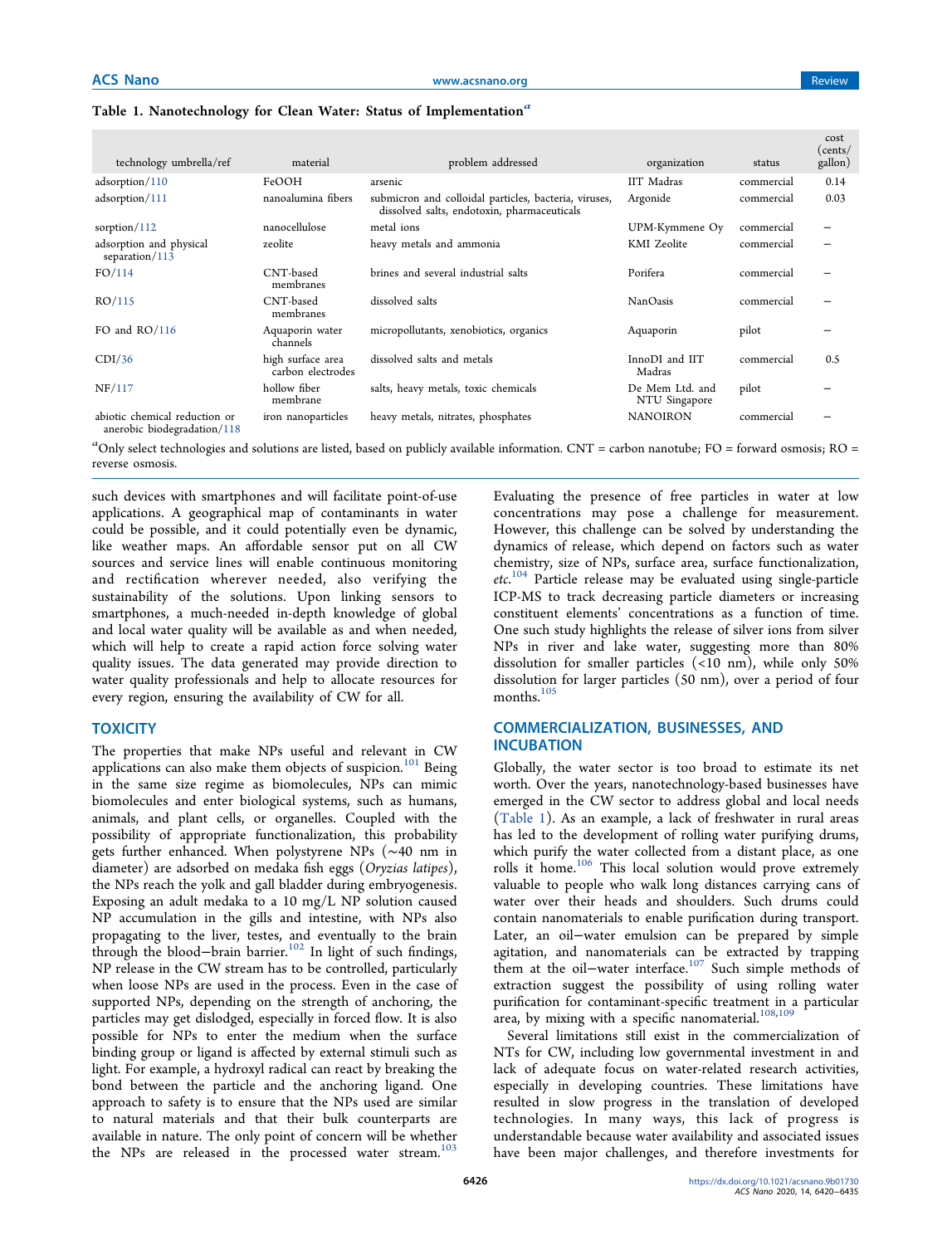# Table 2. Examples of Emerging Nanomaterials That Could Translate or Have Already Translated into Nanotechnologies for Clean Water

| material                                                                          | application                                                                     | organization                                                       | ref |
|-----------------------------------------------------------------------------------|---------------------------------------------------------------------------------|--------------------------------------------------------------------|-----|
| metal-organic framework                                                           | atmospheric water harvesting                                                    | Massachusetts Institute of Technology,<br>United States            | 123 |
| organic-templated nanometal oxyhydroxide<br>impregnated with silver nanoparticles | water purification                                                              | Indian Institute of Technology Madras,<br>India                    | 124 |
| cationic and anionic membranes                                                    | capacitive deionization                                                         | Idropan Dell'orto Depuratori Srl, Italy                            | 125 |
| metal oxide nanocomposite heterostructure powder                                  | sensing of hydrogen sulfide                                                     | Honeywell Romania SRL, Romania                                     | 126 |
| layer-by-layer assembly of graphene oxide membranes                               | water purification                                                              | University of Maryland, United States                              | 127 |
| aromatic diimide chromophores                                                     | sensing of volatile organic compounds                                           | Jawaharlal Nehru Centre for Advanced<br>Scientific Research, India | 128 |
| doped carbonaceous material                                                       | photocatalytic removal of chemical/biological<br>pollutants and micropollutants | University of Arkansas, United States                              | 129 |
| graphene oxide                                                                    | dehydration using vapor phase separation or<br>perevaporation                   | The University of Manchester, United<br>Kingdom                    | 130 |

# **Smart Water Purifiers linked to loT**

## **Global Map of Water Health**



Figure 3. Schematic representation of future data on water being collected from water purifiers, field samples, and city infrastructure through nanosensors embedded in smartphones and IoT-enabled domestic water purifying systems and water distribution networks across the world, proving health advisories in the long run. Top-right panel image adapted and modified with permission from NASA Earth Observatory. Copyright 2020 NASA Earth Observatory. Bottom-left panel image reprinted with permission from ref 132. Copyright 2017 American Chemical Society.

them took priority over research on CW. For example, \$0.26 billion were allocated by the Indian government in 2017, under the National Rural Drinking Water Program to provide arsenic- and fluoride-free drinking water to 28,000 habitations in India, which was about 0.007% of the GDP of the country.<sup>119</sup> While allocation to the drinking water segment declined from 87% to 31% in 10 years, the share of rural sanitation increased from 13% to 69%.<sup>120,121</sup> Therefore, 0.1% of the country's GDP, utilized by the ministry in 2018−  $2019$ , $^{122}$  was majorly expended for combating fundamental challenges of open defecation, improvement in cleanliness, and uniform sanitation coverage, which of course are essential. However, looking at the long-term challenges, a continuous focus of ministry on research on arsenic and fluoride, and related issues would have would have partially solved the problem of these persistent contaminants. Currently, research on CW and implementing solutions for CW are subjects of separate ministries and, therefore, are separately budgeted and administered. Similar situations exist in other countries too.

Table 2 provides illustrations of emerging nanomaterials in the diverse areas of CW that are either serving the community or have the potential to do so.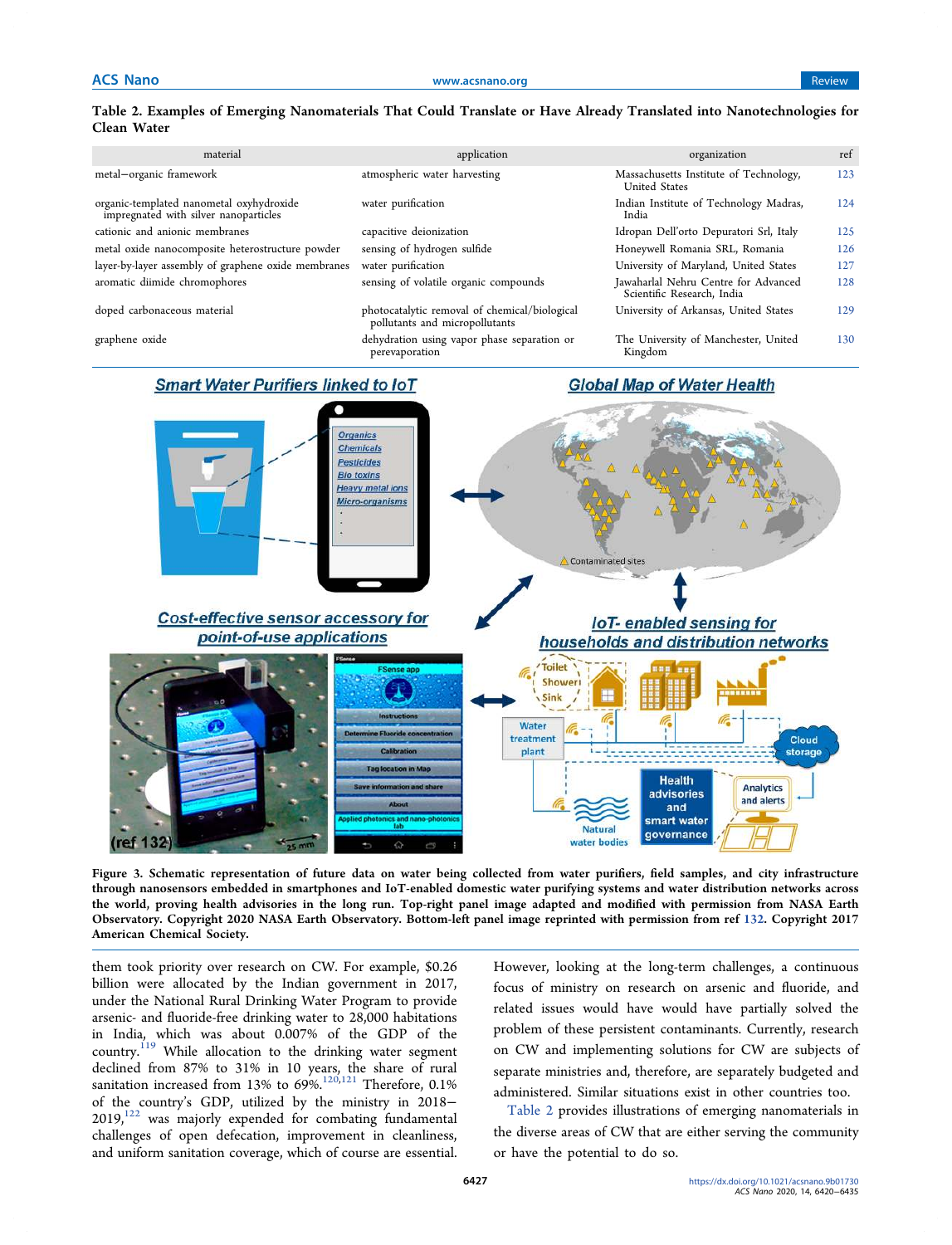## WATER PURIFIERS OF TOMORROW

Increasing awareness of the need for essential minerals in water and the dangers of harmful ones will necessitate ensuring that optimal mineral content is delivered through drinking water. Next-generation technologies that can retain certain minerals or reject others completely would make it possible for water purifiers to select purification technologies according to need. All of these in conjunction with Internet of Things (IoT)-enabled devices and the proliferation of Internet availability across the world would enable acquisition and transfer of water quality data across time through personal electronic devices.<sup>131−133</sup> Big data analytics would thus help create personal health advisories. The availability of such data across a population would be of use to communities and governments to understand and to plan for the health of their people. Water purifiers may become intelligent devices in the foreseeable future, as shown in Figure 3.

Future CW solutions will need to be implementable both locally and nationally. The decentralization of CW technologies is essential for any country, but especially for emerging economies. Many nations have adequate resources to empower local governments with region-specific solutions. The decentralization and implementation of technologies will also trigger the generation and employment of local manpower, which would help strengthen the economy, if carried out nationwide. It is vital for forthcoming technologies to be environmentally friendly with no net carbon emissions in order to restore the purity of the planet and sustain its natural resources.

## OPPORTUNITIES IN SUSTAINABLE AND AFFORDABLE CLEAN WATER

The global water crisis is being countered today by effective removal of contaminants, creation of robust water networks, real-time monitoring of water quality, and linking these efforts with social, political, and economic action. In this section, we highlight both untapped water resources and major problems in the CW sector where NTs could be useful. We offer a few proposals in the context of Bangalore, India, although any city may be chosen in its place.

(1) Ideally, the world must run with net-zero carbon emissions, converting  $CO_2$  and  $H_2O$  to fuels and back again to the same amount of  $CO<sub>2</sub>$  and  $H<sub>2</sub>O$ . This cycle is upset when more  $\mathrm{CO}_2$  is produced over time, as we do not know how to fix the imbalance using only sunlight as an energy source. We also do not know how to burn fuels efficiently to produce contaminant-free CW that can be used directly. Perhaps engines of the future can be designed to produce usable liquid water. Note that the unsustainable release of  $CO<sub>2</sub>$  into the environment has led to the emergence of  $CO_2$ conversion techniques such as photo/electrochemical reduction, sequestration, *etc.*, <sup>134</sup> powered by renewable energy sources such as solar energy, although they do not perform as efficiently as plants. The burning of octane, represented by the reaction,  $2C_8H_{18} + 25O_2 \rightarrow$  $16CO<sub>2</sub> + 18H<sub>2</sub>O$  suggests the formation of 162 g of water per 114 g of fuel or 1.42 g of water per gram of fuel. It might be possible to trap this water, similar to trapping  $CO_2$ . India consumed approximately 24 billion kg of petrol in the year  $2016-2017<sup>135</sup>$  which corresponds to burning nearly 21 billion kg of octane

(considering the octane rating as 87), making 186 billion kg of water in a year. Urban water collected this way could grow vegetables on windowsills, as one of the end uses.

- (2) Bangalore is meeting nearly 52% of its water requirements by exploitation of its groundwater, through borewells that currently reach depths close to 2000 feet in several parts of the city.<sup>136,137</sup> The rest of the water is supplied by the Arkavathy and Cauvery rivers. Dependence on deep borewells will continue to increase with the city's burgeoning population. Hence, restoring groundwater is a serious challenge. Out of the 33 billion cubic feet of rainwater available annually to Greater Bangalore, 5−10 billion cubic feet can be collected and used to replenish depleted groundwater levels.<sup>138</sup> Lakes and ponds can be rejuvenated using rainwater and can be directed for domestic nonpotable usage. Sewage treatment and use of recycled water will also prove to be vital. In a typical residential building in Bangalore having 500 people, 70% of the total domestic water requirement can be reduced through recycling of greywater, saving ∼ US \$14,500 annually and also substantially reducing dependence on groundwater.<sup>139</sup> Decentralization of greywater treatment could be a vital measure to reduce the overall water demand. In comparison to conventional centralized treatment systems, which require a large initial investment on infrastructure and technical manpower for maintenance, affordable decentralized treatment systems can be built using nanomaterials-based strategies. As an example, catalytic oxidation processes involving nanomaterials (ZnO, TiO<sup>2</sup> , CNTs, *etc*.) mineralize and partially oxidize organic pollutants into harmless products while also destroying pathogenic micro-organisms to an extent;<sup>140</sup> such processes are scalable toward designing compact decentralized systems. Harvesting atmospheric humidity in highly water-stressed regions of the city will assist as well. Innovative methods of water conservation and recycling which reduce consumption have to be rewarded. Water recycling at the household-level (rapid micro- or "nanorecycling") calls for developing technologies not only in remediation methods but also in enhancing eco-friendliness of materials, in general.
- (3) Every personal activity has an impact on water. Water audits on materials of consumption, such as detergents, clothes, food, packaging, paint, furniture, *etc.*, need to happen, and each of them has to be reinvented to make cities livable. It is worth recalling that cotton became water-intensive due to the dyeing industry, which used synthetic dyes during the process of industrialization. Variants of cotton that did not need dyeing, such as yellow and red, were replaced with white by the 1900s, as it could be dyed better.<sup>141,142</sup> Reintroducing these native varieties would reduce dependence on synthetic dyes and detergents.<sup>143</sup> Nanotechnological solutions in the dyeing and leather industries can reduce water consumption and pollution as well. $^{144}$
- (4) The maintenance of water infrastructure has caused a rise in the price of CW. According to a 2017 water affordability assessment, the percentage of U.S. households that find water services unaffordable is expected to rise from 11.9% in 2017 to 35.6% in  $2022.^{145}$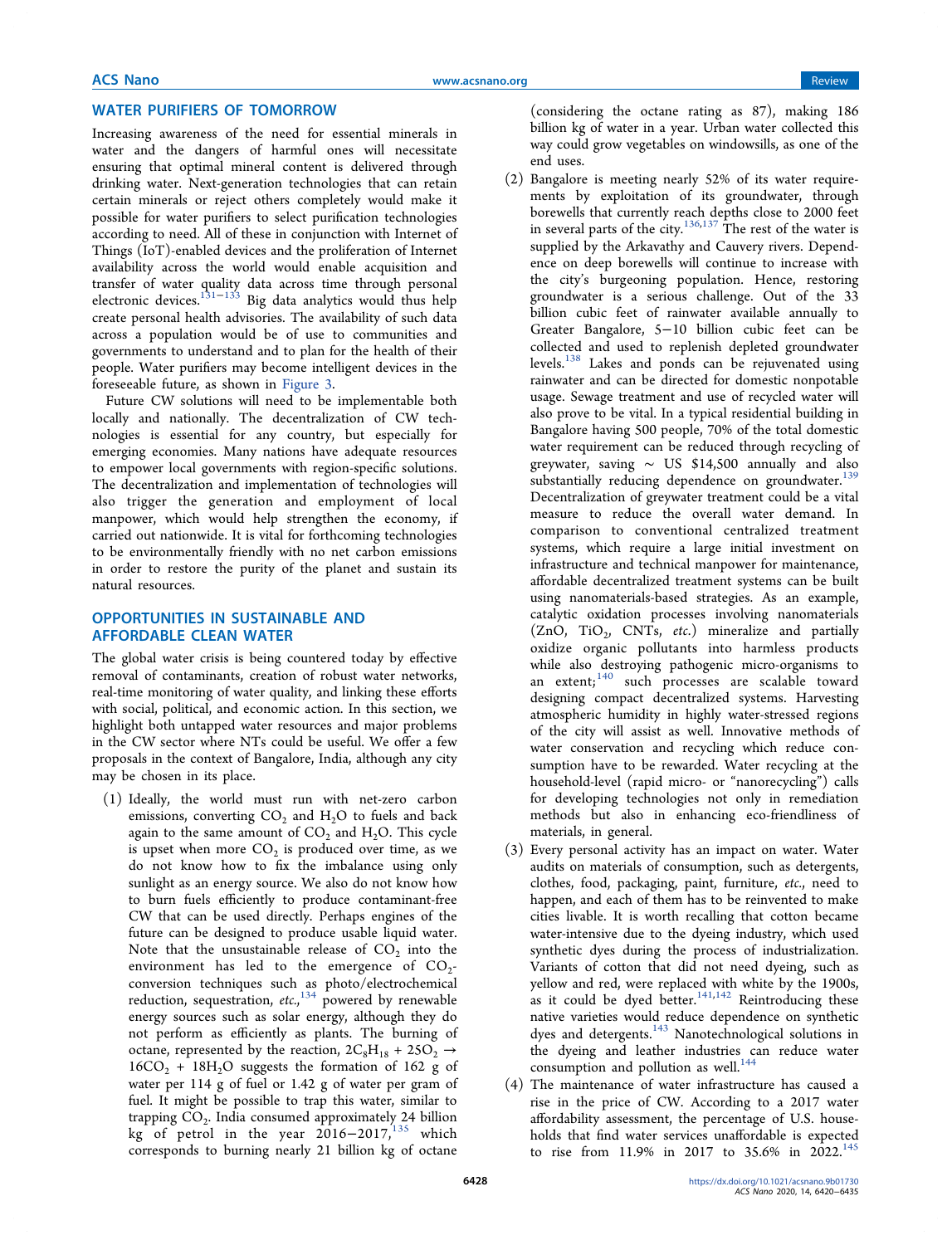Atmospheric water harvesting and capacitive deionization integrated with next-generation nanomaterials offer affordable solutions, and such technologies, free from municipal water networks, may be a way forward in select areas. Municipal water systems have to be upgraded too, with reduced resistance to flow using NT-enabled coatings.<sup>146</sup>

(5) Bottled mineral water sales continue to rise. A report found the presence of microplastics in mineral water samples in glass and poly(ethylene terephthalate) packaged bottles.<sup>147</sup> However, the effect on human health of such microplastics, additives, and pigment particles of sizes below 5  $\mu$ m remains unexamined. Integration of nanosensors with smart water bottles and linking of water quality and quantity to an individual's physiological information in real-time has the potential to revolutionize personal health. Patients suffering from kidney diseases and congestive heart failure, with recommended protocols on water intake and its quality, could enormously benefit from such sensors. In addition to such nanosensors, biodegradable materials are needed as a replacement for nondisposable plastics, which could bring about another materials revolution.

Among other synthetic matter is an ever-expanding class of per- and polyfluoroalkyl substances, which comprise nearly 4730 commercially available synthetic chemicals and polymers.<sup>148</sup> A majority of them have high water solubility and mobility and are bioaccumulative in nature. Their sources include manufacturing facilities, industrial and domestic wastewater treatment plants, landfills, *etc*. Given their ability to persist indefinitely in the environment due to the presence of strong carbon−fluorine bonds, they pose a serious threat for future generations, if they reach groundwater through one of the sources. Several nanoenabled remediation strategies have been found promising for these contaminants.<sup>149</sup> Techniques such as electrochemical oxidation and hydrolysis using CNTs, photocatalytic decomposition using nanostructured oxides, reductive degradation using nanoscale zerovalent iron, *etc.*, have proven as effective remediation strategies in near-ambient conditions. However, it is imperative that no toxic metal ions should release into the treated water. Immobilization of effective nanosorbents into a matrix could result in a deployable remediation device.

- (6) Providing CW for all citizens drains resources initially, but builds resources in the long run. In countries such as India, old practices and emerging aspirations coexist. Villages live on traditional agricultural practices such as burning harvested fields prior to sowing and flooding them during farming. These practices contribute to smog and reduce water availability in neighboring cities, which in turn respond by conveying water from further away, leaving the farmlands dry and inhabitants hungry. Technologies will need to address imbalances of many kinds.
- (7) Challenges of CW are linked to clean air, clean energy, sustainable agriculture, and a clean environment. As an example, it is possible to harvest energy from natural and wastewater by utilizing salinity gradients. A power of 0.8  $\text{kW/m}^3$  can be generated by utilizing the osmotic pressure difference between river water (0.01 M NaCl) and seawater  $(0.1 \text{ M NaCl})$ .<sup>150</sup> Globally, an untapped

amount of nearly 1000 GW and 18 GW of energy is available, from rivers and wastewaters going into the sea, respectively.<sup>151</sup> Currently, pressure-retarded osmosis and reverse electrodialysis have emerged as membrane-based techniques for osmotic energy harvesting. Existing challenges of having to use expensive materials and the requirement of high power density could be overcome by channelizing energy from complementary sources such as waste heat and brines.

The foregoing suggests that only integrated water management with outside-the-box thinking can make cities breathe better. In the context of overall water balance, we list 10 challenges or opportunities that can be addressed through NT (combined with other technologies) for sustainable cities:

- (1) Global  $CO<sub>2</sub>$  emissions due to desalination were nearly 76 million tons (MT) in  $2015$ ,<sup>39</sup> and global methanol requirements that year were approximately 75 MT. $^{152}$ Nanotechnology-assisted production of methanol from  $CO<sub>2</sub>$ , supported by renewable energy sources, is a promising direction to address both concerns simultaneously. One potential pathway is to develop an efficient catalytic system for  $CO_2$ -to-methanol conversion that demonstrates high selectivity, conversion efficiency, and low global-warming impact through the use of renewable energy.<sup>153</sup>
- (2) Efficient water-harvesting mechanisms that do not require additional energy input are needed, such as solar-heat-enabled atmospheric water capture by a porous MOF (801,  $\text{Zr}_6\text{O}_4(\text{OH})_4(\text{fumarate})_6$ ) at a relative humidity as low as 20%.<sup>89</sup>
- (3) Nanomaterials can be used to conserve CW by improving the physicochemical and biological characteristics of soil. For example, the application of biodegradable nanohydrogels enhances the moisture content of soil and its water retention capacity, thereby relieving water stress.<sup>154</sup> Groundwater demand by the irrigation sector in India is expected to increase from 605 billion cubic meters (BCM) in 2000 to 675 BCM in 2025, but may be reduced to 637 BCM by  $2050^{155}$ The projected decline in groundwater consumption beyond 2025 is attributed to NTs that can enhance the efficiency of groundwater-driven irrigation.
- (4) Water audits in developing consumables from food to toiletries are needed. For example, cradle-to-grave life cycle assessments of the process of washing 5 kg of laundry (requiring medium hardness water at 40 °C and consuming 120 g of liquid detergent, 49 L of water, and 0.53 kWh of electricity per washing cycle) reveals a primary energy footprint of 6.57 MJ equivalent, a carbon footprint of 0.54 kg  $CO<sub>2</sub>$  equivalent, and an environmental footprint of  $3.34 \times 10^{-2}$  EI99 points (see ref 156 for a detailed description of the units).<sup>156,157</sup> This understanding may change the consumer's choice of detergents, packaging materials, chemicals, building materials, *etc*. (see point 7 below). The "water positive" aspect of nanomaterials in this context, indicating net CW production during a synthesis, was shown when an antimicrobial silver-based composition was synthesized for controlled release of silver ions. The synthesized material consumed only 1 L of water for its production, while it helped to make 500 L of  $CW$ .<sup>158</sup>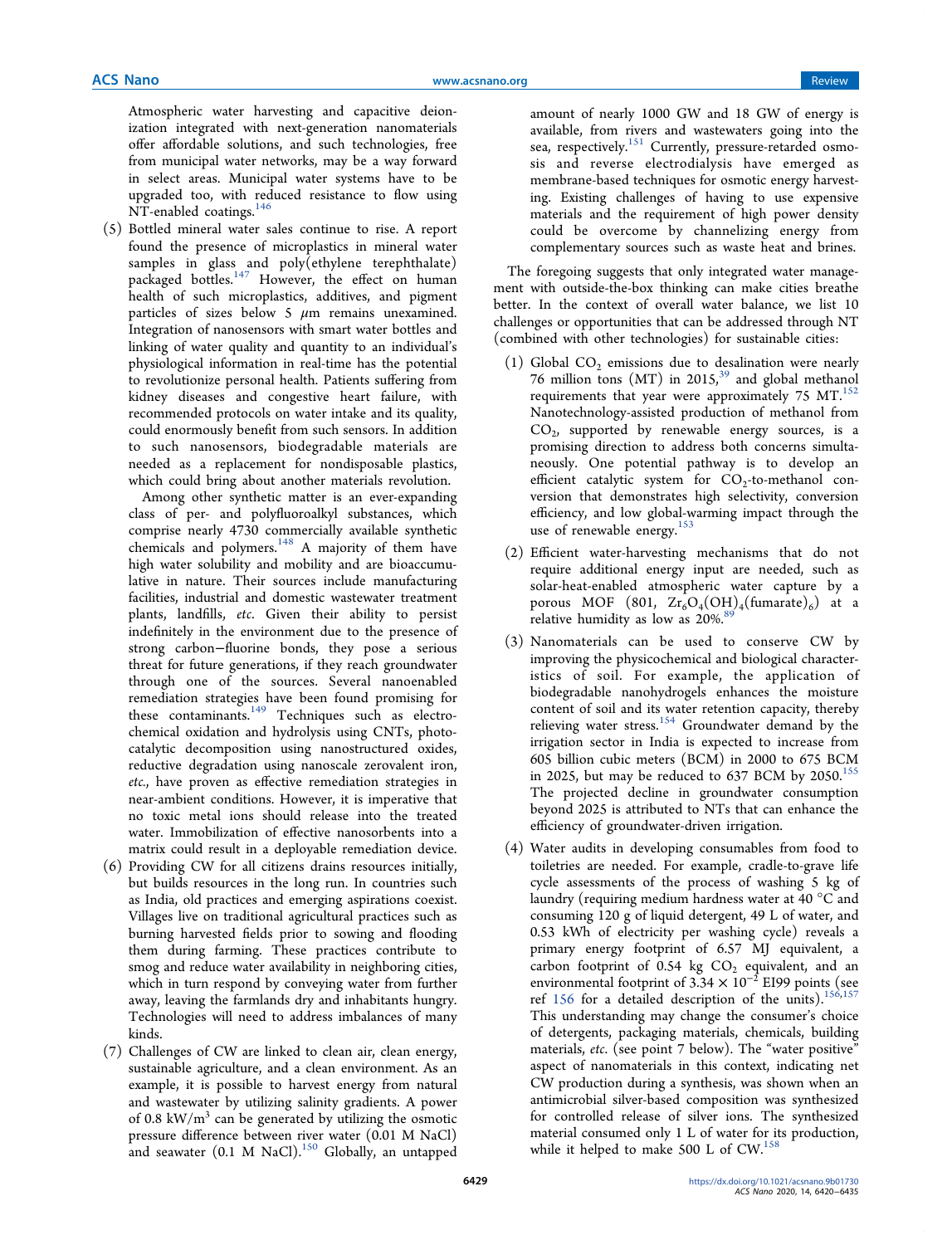- (5) Point-of-use water recycling products for personal and local reuse, such as portable, chemical-free, ozone-based disinfection solutions, using hydrodynamic cavitation, acoustic cavitation, and electrochemical oxidation, may lead to energy-efficient water treatment and recycling across oil and gas industries, municipalities, mining industries, *etc.*, at capacities as large as  $12,492$  L/min.<sup>15</sup> Note that more than 80% of wastewater is discharged into surface water bodies in developing countries today. India alone generates approximately 6.2 million  $\mathrm{m}^{3}$  of untreated industrial water every day.<sup>160</sup> Such solutions will contribute to better wastewater management and preservation of freshwater resources.
- (6) Placing compact nanosensors on water bottles and other water-based beverage containers to monitor water quality (pH, hardness, turbidity, *etc*.) and to create an interconnected network (Internet of Nano Things) will generate opportunities.<sup>133</sup>
- (7) Self-cleaning fabrics lead to reductions in consumption of water, detergent, electricity, or an equivalent amount of  $CO_2$ . Nanomaterials such as  $SiO_2$  NPs, CNTs,  $TiO_2$ NPs, *etc.*, are known to demonstrate photocatalytic selfcleaning through the creation of hierarchical structures, whereas adsorption of organic molecules such as alkanethiols and fluorosilanes imparts water repellency to surfaces by lowering their surface energy. A U.S. study found that a treated, self-cleaning fabric could reduce electricity and water consumption by as much as 84%, compared to an untreated fabric, while undergoing 50 laundry cycles in its lifetime. $161$
- (8) Waterless vacuum toilets with incorporated fecal and urinal waste-repellant nanocoatings are possible at the domestic level.<sup>162</sup> Also, the possibility of nanoenabled nutrient recovery from human feces and urine could be explored for reuse at homes.<sup>163</sup> Overcoming the social stigma is crucial to implement such solutions, particularly in developing countries.
- (9) Next-generation membranes for desalination are needed. At present, production of 1  $\mathrm{m}^{3}$  of CW through RO desalination consumes approximately 3−5 kWh of electricity, although enhanced efficiency has been demonstrated.<sup>164</sup> Highly selective membranes can filter chlorine and boron from seawater in a single pass, unlike the multiple passes required in RO that currently makes desalination a costly, and energy- and timeintensive process. One possible direction is the development of aquaporin membranes that offer the required selectivity. However, efficient salt rejection and cost-effective upscaling of the process are required. Synthetic water channels, mimicking aquaporins, such as CNTs and several aligned peptides to form pores, is another possibility. Tunability in terms of pore size is required here. Other promising materials include graphene oxide,  $^{164}$  MoS<sub>2</sub>,  $^{165}$  *etc*. The development of next-generation membranes could contribute to achieving the set target of reducing desalination costs from US \$2.00 to US  $\$0.50$  per m<sup>3</sup> (as per the U.S. Department of Energy).<sup>166</sup>
- (10) Nanomaterials can enhance oil recovery in oil and gas industries. For instance, oil viscosity can be reduced by use of a suspension of  $Al_2O_3$  NPs in distilled water or brine, and rock wettability can be modified by the application of silane-treated silicon dioxide NPs. Both of

these modifications improve oil recovery.<sup>167</sup> An oleogelator-impregnated cellulose pulp effectively recovers oil from oil−water mixtures by congealing it within a matrix, thereby offering an eco-friendly, cost-effective, and practical solution to restore the marine ecosystem from oil spills. $168$ 

#### CONCLUSIONS AND PROSPECTS

CW production presents questions of clean manufacturing, responsible use of materials, equitable distribution, and, ultimately, concern for humanity. Genuine concern for water availability puts limits on reckless growth and consumption. Water, therefore, presents an appropriate subject on which green chemistry and green manufacturing converge for social good. In this Review, we presented directions for materials science and sustainable growth around water, through the eye of NT, which is interlinked with other disciplines. Similar approaches need to be pursued for other areas such as agriculture, energy, housing, and healthcare for a sustainable planet. Nanotechnology can acquire a significant role in all of them as it expands the limits of materials and functions.

For a more comprehensive treatment of the topic with available NTs currently being explored, it is necessary to go through other perspectives and reviews<sup>169−177</sup> as well. Limitations of space and the nature of this review have kept our discussion focused on affordable and sustainable NT. We have taken a significant number of Indian examples in the article with the notion that it is an aspiring country in dire need of generating data on a large number of water-related issues, thereby offering endless opportunities of discussion and work, and the outcomes are applicable across the world.

#### AUTHOR INFORMATION

#### Corresponding Author

Thalappil Pradeep − Department of Chemistry, DST Unit of Nanoscience (DST UNS) and Thematic Unit of Excellence (TUE), Indian Institute of Technology Madras, Chennai 600036, India; orcid.org/0000-0003-3174-534X; Email: pradeep@iitm.ac.in

#### Author

Ankit Nagar − Department of Chemistry, DST Unit of Nanoscience (DST UNS) and Thematic Unit of Excellence (TUE), Indian Institute of Technology Madras, Chennai 600036, India

Complete contact information is available at: https://pubs.acs.org/10.1021/acsnano.9b01730

#### Notes

The authors declare no competing financial interest.

## ACKNOWLEDGMENTS

T.P. thanks his former and current students and associates whose work enriched his understanding of the subject area. Work in this area has been supported by the Department of Science and Technology, Government of India.

## **VOCABULARY**

hydrophobicity, a physical property in which molecules show absence of affinity toward water and prefer nonpolar interactions with molecules of similar nature, leading to positive change in their free energy, thereby causing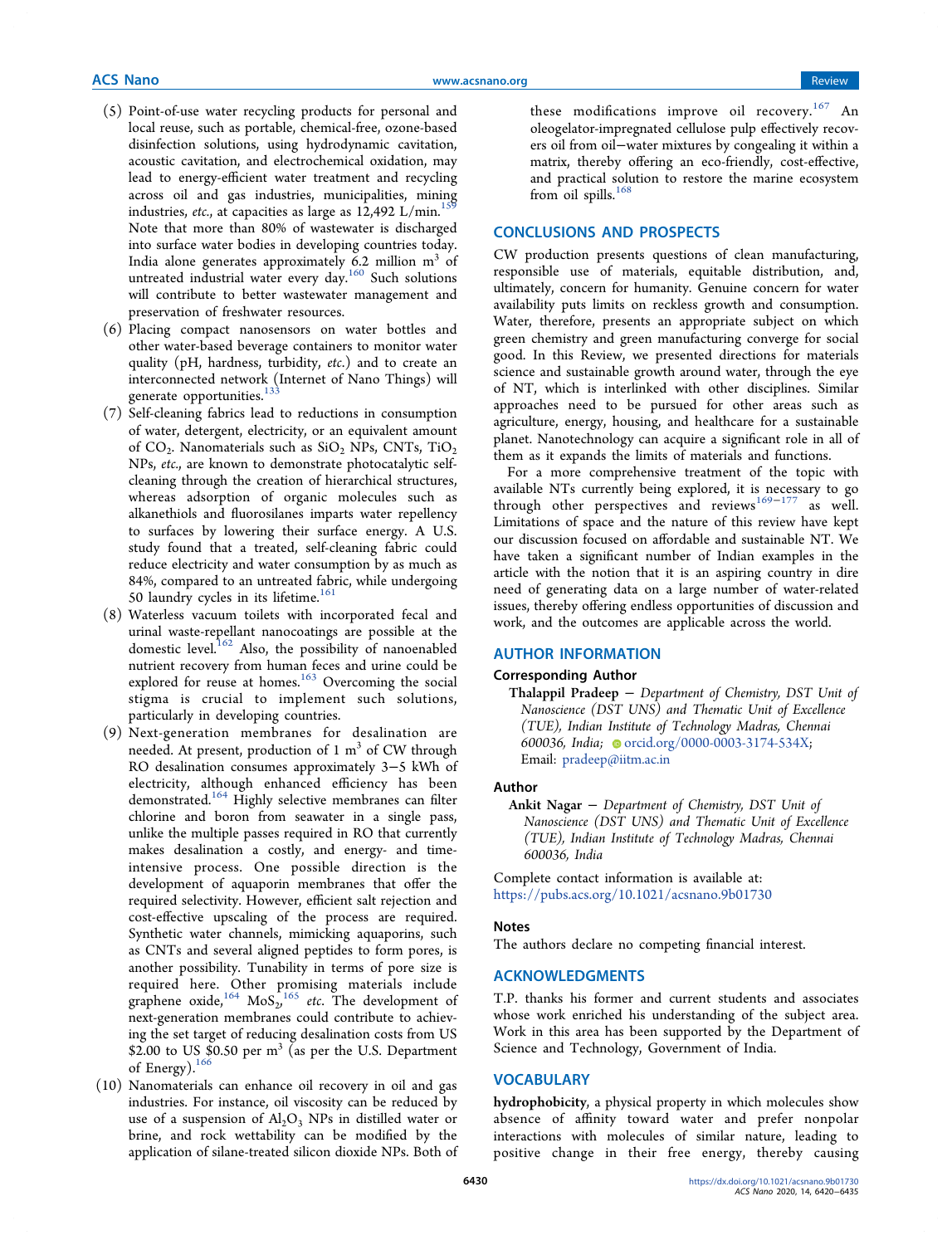segregation of water molecules; photocatalysis, a phenomenon in which a reaction is accelerated due to the presence of a catalyst which generates electron−hole pairs upon irradiation to create active species such as free radicals, enabling secondary pathways and reducing activation energy barrier for the reaction; desalination, a process of removal of dissolved minerals and salts from high-salinity water to obtain product freshwater and concentrated brine for disposal; nanosensors, a class of devices that utilize unique properties of nanomaterials to detect and quantify events occurring at nanoscale; specific energy consumption, a variable defined as amount of energy consumed per unit of production

#### **REFERENCES**

(1) Urban Population (% of total population). *The World Bank Data*; The World Bank Group: Washington, D.C., 2019https://data. worldbank.org/indicator/SP.URB.TOTL.IN.ZS?end=2016&start= 2000 (accessed 2019/07/18).

(2) Gupta, P.; Blum, F.; Jain, D.; John, S.; Seth, S.; Singhi, A. *India Development Update: India*'*s Growth Story; 123152*; The World Bank Group: Washington, D.C., 2018.

(3) *Intergovernmental Panel on Climate Change. Mitigation Of Climate Change*; Cambridge University Press: New York, 2014.

(4) Grooten, M.; Almond, R. E. A. *Living Planet Report - 2018: Aiming Higher*; WWF: Switzerland, 2018.

(5) Sreekumaran Nair, A.; Tom, R. T.; Pradeep, T. Detection and Extraction of Endosulfan by Metal Nanoparticles. *J. Environ. Monit.* 2003, *5*, 363−365.

(6) Nair, A.; Pradeep, T. Halocarbon Mineralization and Catalytic Destruction by Metal Nanoparticles. *Curr. Sci.* 2003, *84*, 1560−1563.

(7) Pradeep, T.; Nair, A. S. *Method for the Preparation of Adsorption Compositions Including Gold or Silver Nanoparticles*. United States Patent US7968493. June 28, 2011.

(8) Pradeep, T.; Nair, A. S. *A Method of Preparing Puri*fi*ed Water from Water Containing Pesticides (Chlorpyrifos and Malathion)*. Indian Patent 200767. June 2, 2006.

(9) Directive 2006/118/EC of the European Parliament and of the Council of 12 December 2006 on the Protection of Groundwater against Pollution and Deterioration. *O*ffi*cial Journal of the European Union*; European Union: Brussels, Belgium, 2006; pp 19−31.

(10) Kumar, A. A.; Som, A.; Longo, P.; Sudhakar, C.; Bhuin, R. G.; Gupta, S. S.; Anshup; Sankar, M. U.; Chaudhary, A.; Kumar, R.; Pradeep, T. Confined Metastable 2-Line Ferrihydrite for Affordable Point-of-Use Arsenic-Free Drinking Water. *Adv. Mater.* 2017, *29*, 1604260.

(11) Maliyekkal, M. S.; Anshup Pradeep, T. *Removal of Fluoride, Alkalinity, Heavy Metals and Suspended Solids Simultaneously Adsorbent Synthesis, Adsorbent Composition and a Device for A*ff*ordable Drinking Water*. Indian Patent 313917, 2019.

(12) Pradeep, T.; Baidya, A.; Rath, B. B.; Kumar, A. A. *Cellulose Nanocrystal Templated Iron Oxyhydroxide Based Adsorbent for Arsenic Removal from Water and a Device Thereof*. Indian Patent Application 201641027660, 2016.

(13) *Aquananotechnology: Global Prospects.*; Reisner, D. E., Pradeep, T., Eds.; CRC Press: Boca Raton, FL. 2014.

(14) Carpenter, A. W.; de Lannoy, C.-F.; Wiesner, M. R. Cellulose Nanomaterials in Water Treatment Technologies. *Environ. Sci. Technol.* 2015, *49*, 5277−5287.

(15) *WHO Guidelines for Drinking-Water Quality*, 3rd ed.; WHO Press: Geneva, Switzerland, 2008, Vol. *1*, p 564.

(16) *Technical Fact Sheet: Final Rule for Arsenic in Drinking Water*; EPA 815-F-00-016; US EPA: Washington, D.C., 2001.

(17) Rehman, K.; Fatima, F.; Waheed, I.; Akash, M. S. H. Prevalence of Exposure of Heavy Metals and their Impact on Health Consequences. *J. Cell. Biochem.* 2018, *119*, 157−184.

(18) Agusa, T.; Kubota, R.; Kunito, T.; Minh, T. B.; Trang, P. T. K.; Chamnan, C.; Iwata, H.; Viet, P. H.; Tana, T. S.; Tanabe, S. Arsenic Pollution in Groundwater of Vietnam and Cambodia: A Review. *Biomed. Res. Trace Elem.* 2007, *18*, 35−47.

(19) Pokhrel, D.; Bhandari, B. S.; Viraraghavan, T. Arsenic Contamination of Groundwater in the Terai Region of Nepal: An Overview of Health Concerns and Treatment Options. *Environ. Int.* 2009, *35*, 157−161.

(20) Brinkel, J.; Khan, M.; Kraemer, A. A Systematic Review of Arsenic Exposure and Its Social and Mental Health Effects with Special Reference to Bangladesh. *Int. J. Environ. Res. Public Health* 2009, *6*, 1609−1619.

(21) Ng, J. C.; Wang, J.; Shraim, A. A. Global Health Problem Caused by Arsenic from Natural Sources. *Chemosphere* 2003, *52*, 1353−1359.

(22) McClintock, T. R.; Chen, Y.; Bundschuh, J.; Oliver, J. T.; Navoni, J.; Olmos, V.; Lepori, E. V.; Ahsan, H.; Parvez, F. Arsenic Exposure in Latin America: Biomarkers, Risk Assessments and Related Health Effects. *Sci. Total Environ.* 2012, *429*, 76−91.

(23) Mendez, W. M.; Eftim, S.; Cohen, J.; Warren, I.; Cowden, J.; Lee, J. S.; Sams, R. Relationships between Arsenic Concentrations in Drinking Water and Lung and Bladder Cancer Incidence in US Counties. *J. Exposure Sci. Environ. Epidemiol.* 2017, *27*, 235−243.

(24) Mathew, A.; Sajanlal, P. R.; Pradeep, T. Selective Visual Detection of TNT at the Sub-Zeptomole Level. *Angew. Chem., Int. Ed.* 2012, *51*, 9596−9600.

(25) Wang, L.; Boutilier, M. S. H.; Kidambi, P. R.; Jang, D.; Hadjiconstantinou, N. G.; Karnik, R. Fundamental Transport Mechanisms, Fabrication and Potential Applications of Nanoporous Atomically Thin Membranes. *Nat. Nanotechnol.* 2017, *12*, 509−522. (26) Sun, Z.; Liao, T.; Li, W.; Dou, Y.; Liu, K.; Jiang, L.; Kim, S.- W.; Ho Kim, J.; Xue Dou, S. Fish-Scale Bio-Inspired Multifunctional

ZnO Nanostructures. *NPG Asia Mater.* 2015, *7*, No. e232. (27) Li, Y.; He, L.; Zhang, X.; Zhang, N.; Tian, D. External-Field-Induced Gradient Wetting for Controllable Liquid Transport: From Movement on the Surface to Penetration into the Surface. *Adv. Mater.* 2017, *29*, 1703802.

(28) *Porosity in Carbons: Characterization and Applications*; Patrick, J. W. Ed.; Wiley: London, UK, 1995.

(29) Pollard, S. J. T.; Fowler, G. D.; Sollars, C. J.; Perry, R. Low-Cost Adsorbents for Waste and Wastewater Treatment: A Review. *Sci. Total Environ.* 1992, *116*, 31−52.

(30) Das, R.; Vecitis, C. D.; Schulze, A.; Cao, B.; Ismail, A. F.; Lu, X.; Chen, J.; Ramakrishna, S. Recent Advances in Nanomaterials for Water Protection and Monitoring. *Chem. Soc. Rev.* 2017, *46*, 6946− 7020.

(31) Sarkar, D.; Mondal, B.; Som, A.; Ravindran, S. J.; Jana, S. K.; Manju, C. K.; Pradeep, T. Holey MoS  $_2$  Nanosheets with Photocatalytic Metal Rich Edges by Ambient Electrospray Deposition for Solar Water Disinfection. *Glob. Challenges* 2018, *2*, 1800052.

(32) Tavakolian, M.; Jafari, S. M.; Van de Ven, T. G. A Review on Surface-Functionalized Cellulosic Nanostructures as Biocompatible Antibacterial Materials. *Nano-Micro Lett.* 2020, *12*, 1−23.

(33) Sarkar, D.; Mahapatra, A.; Som, A.; Kumar, R.; Nagar, A.; Baidya, A.; Pradeep, T. Patterned Nanobrush Nature Mimics with Unprecedented Water-Harvesting Efficiency. *Adv. Mater. Interfaces* 2018, *5*, 1800667.

(34) Vadahanambi, S.; Lee, S. H.; Kim, W. J.; Oh, I. K. Arsenic removal from contaminated water using three-dimensional graphenecarbon nanotube-iron oxide nanostructures. *Environ. Sci. Technol.* 2013, *47*, 10510−10517.

(35) *Indian Scientists Develop Low-Cost Arsenic Water Filter*; The Third Pole. https://www.thethirdpole.net/2016/01/22/indianscientists-develop-low-cost-arsenic-water-filter/ (accessed 2020/05/ 01).

(36) *Innodi - Innovative Technologies in Water Treatment*. https:// www.innodi.in/ (accessed 2020/05/12).

(37) *VayuJal*. http://www.vayujal.com/ (accessed 2020/05/12).

(38) *Idadesal*. https://idadesal.org/ (accessed 2019/07/18).

(39) Shahzad, M. W.; Burhan, M.; Ang, L.; Ng, K. C. Adsorption Desalination-Principles, Process Design, and Its Hybrids for Future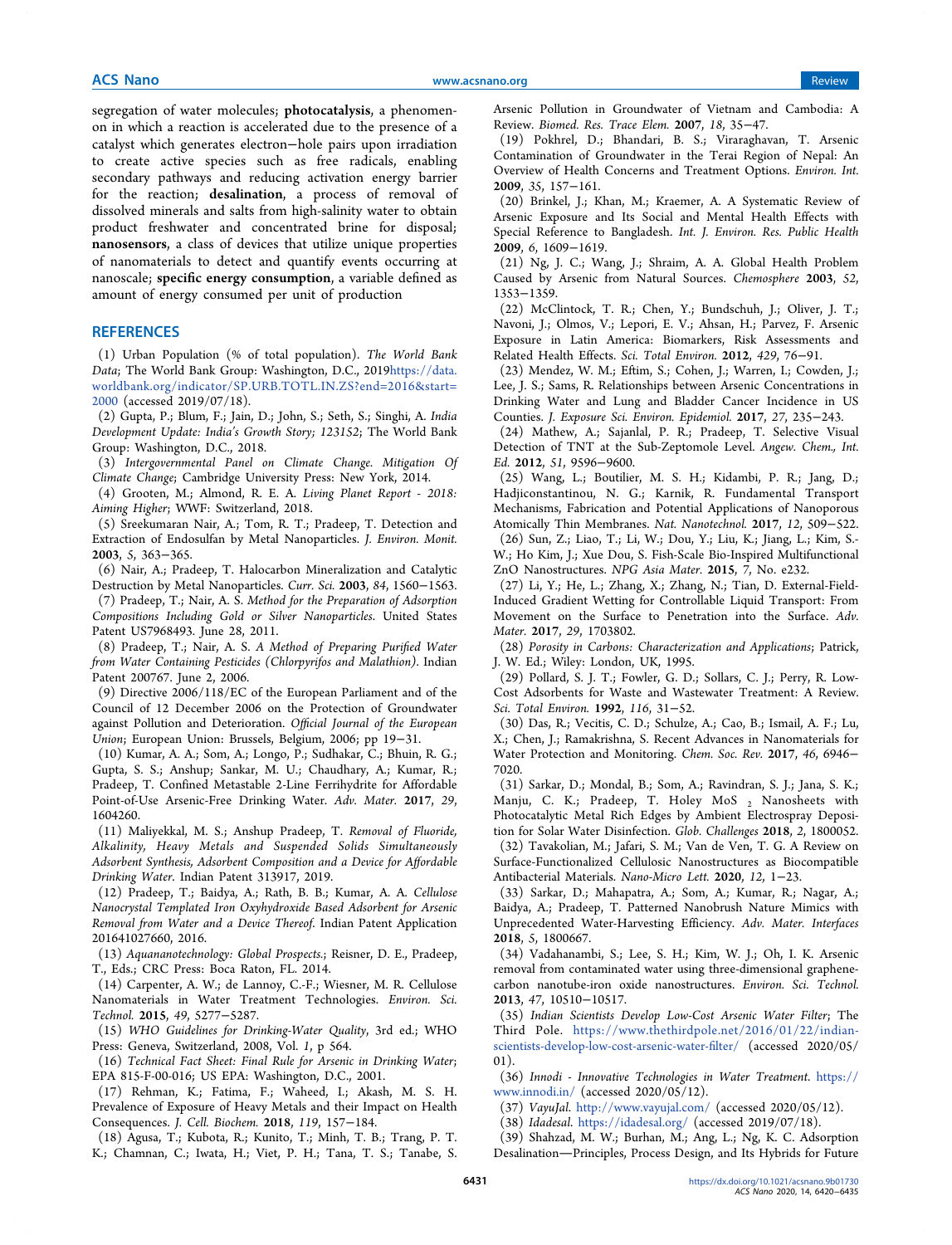Sustainable Desalination. *Emerg. Technol. Sustain. Desalin. Handb.* 2018, 3−34.

(40) Mishra, D. The Cost of Desalination. *Advisian*. https://www. advisian.com/en/global-perspectives/the-cost-of-desalination (accessed 2019/07/18).

(41) Shahzad, M. W.; Burhan, M.; Ang, L.; Ng, K. C. Energy-Water-Environment Nexus Underpinning Future Desalination Sustainability. *Desalination* 2017, *413*, 52−64.

(42) Gethard, K.; Sae-Khow, O.; Mitra, S. Water Desalination Using Carbon-Nanotube-Enhanced Membrane Distillation. *ACS Appl. Mater. Interfaces* 2011, *3*, 110−114.

(43) Dudchenko, A. V.; Chen, C.; Cardenas, A.; Rolf, J.; Jassby, D. Frequency-Dependent Stability of CNT Joule Heaters in Ionizable Media and Desalination Processes. *Nat. Nanotechnol.* 2017, *12*, 557− 563.

(44) Chen, W.; Chen, S.; Liang, T.; Zhang, Q.; Fan, Z.; Yin, H.; Huang, K.-W.; Zhang, X.; Lai, Z.; Sheng, P. High-Flux Water Desalination with Interfacial Salt Sieving Effect in Nanoporous Carbon Composite Membranes. *Nat. Nanotechnol.* 2018, *13*, 345− 350.

(45) Gao, M.; Zhu, L.; Peh, C. K.; Ho, G. W. Solar Absorber Material and System Designs for Photothermal Water Vaporization towards Clean Water and Energy Production. *Energy Environ. Sci.* 2019, *12*, 841−864.

(46) Ghasemi, H.; Ni, G.; Marconnet, A. M.; Loomis, J.; Yerci, S.; Miljkovic, N.; Chen, G. Solar Steam Generation by Heat Localization. *Nat. Commun.* 2014, *5*, 4449.

(47) Qasim, M.; Badrelzaman, M.; Darwish, N. N.; Darwish, N. A.; Hilal, N. Reverse Osmosis Desalination: A State-Of-The-Art Review. *Desalination* 2019, *459*, 59−104.

(48) Elimelech, M.; Phillip, W. A. The Future of Seawater Desalination: Energy, Technology, and the Environment. *Science* 2011, *333*, 712−717.

(49) Tan, Z.; Chen, S.; Peng, X.; Zhang, L.; Gao, C. Polyamide Membranes with Nanoscale Turing Structures for Water Purification. *Science* 2018, *360*, 518−521.

(50) Chowdhury, M. R.; Steffes, J.; Huey, B. D.; McCutcheon, J. R. 3D Printed Polyamide Membranes for Desalination. *Science* 2018, *361*, 682−686.

(51) Majumder, M.; Chopra, N.; Hinds, B. Effect of Tip Functionalization on Transport through Vertically Oriented Carbon Nanotube Membranes. *J. Am. Chem. Soc.* 2005, *127*, 9062−9070.

(52) Das, R.; Ali, M. E.; Hamid, S. B. A.; Ramakrishna, S.; Chowdhury, Z. Z. Carbon Nanotube Membranes for Water Purification: A Bright Future in Water Desalination. *Desalination* 2014, *336*, 97−109.

(53) Dervin, S.; Dionysiou, D. D.; Pillai, S. C. 2D Nanostructures for Water Purification: Graphene and Beyond. *Nanoscale* 2016, *8*, 15115−15131.

(54) Cohen-Tanugi, D.; Grossman, J. C. Nanoporous Graphene as a Reverse Osmosis Membrane: Recent Insights from Theory and Simulation. *Desalination* 2015, *366*, 59−70.

(55) Werber, J. R.; Osuji, C. O.; Elimelech, M. Materials for Next-Generation Desalination and Water Purification Membranes. *Nat. Rev. Mater.* 2016, *1*, 16018.

(56) Tang, C. Y.; Zhao, Y.; Wang, R.; Helix-Nielsen, C.; Fane, A. G. ́ Desalination by Biomimetic Aquaporin Membranes: Review of Status and Prospects. *Desalination* 2013, *308*, 34−40.

(57) Zhao, Y.; Li, X.; Shen, J.; Gao, C.-J.; Van der Bruggen, B. The Potential of Kevlar Aramid Nanofibers Composite Membranes. *J. Mater. Chem. A* 2020, *8*, 7548.

(58) Li, Y.; Wong, E.; Mai, Z.; Van der Bruggen, B. Fabrication of Composite Polyamide/Kevlar Aramid Nanofiber Nanofiltration Membranes with High Permselectivity in Water Desalination. *J. Membr. Sci.* 2019, *592*, 117396.

(59) Zhao, Y.; Qiu, Y.; Mai, Z.; Ortega, E.; Shen, J.; Gao, C.; Van der Bruggen, B. Symmetrically Recombined Nanofibers in a High-Selectivity Membrane for Cation Separation in High Temperature and Organic Solvent. *J. Mater. Chem. A* 2019, *7*, 20006−20012.

(60) Blandin, G.; Verliefde, A. R. D.; Tang, C. Y.; Le-Clech, P. Opportunities to Reach Economic Sustainability in Forward Osmosis-Reverse Osmosis Hybrids for Seawater Desalination. *Desalination* 2015, *363*, 26−36.

(61) Zirehpour, A.; Rahimpour, A.; Khoshhal, S.; Firouzjaei, M. D.; Ghoreyshi, A. A. The Impact of MOF Feasibility to Improve the Desalination Performance and Antifouling Properties of FO Membranes. *RSC Adv.* 2016, *6*, 70174−70185.

(62) Kwak, S.-Y.; Jung, S. G.; Kim, S. H. Structure-Motion-Performance Relationship of Flux-Enhanced Reverse Osmosis (RO) Membranes Composed of Aromatic Polyamide Thin Films. *Environ. Sci. Technol.* 2001, *35*, 4334−4340.

(63) Kim, H. J.; Choi, K.; Baek, Y.; Kim, D.-G.; Shim, J.; Yoon, J.; Lee, J.-C. High-Performance Reverse Osmosis CNT/Polyamide Nanocomposite Membrane by Controlled Interfacial Interactions. *ACS Appl. Mater. Interfaces* 2014, *6*, 2819−2829.

(64) Freger, V. Nanoscale Heterogeneity of Polyamide Membranes Formed by Interfacial Polymerization. *Langmuir* 2003, *19*, 4791− 4797.

(65) Choi, W.; Choi, J.; Bang, J.; Lee, J.-H. Layer-by-Layer Assembly of Graphene Oxide Nanosheets on Polyamide Membranes for Durable Reverse-Osmosis Applications. *ACS Appl. Mater. Interfaces* 2013, *5*, 12510−12519.

(66) Wang, M.; Wang, Z.; Wang, X.; Wang, S.; Ding, W.; Gao, C. Layer-by-Layer Assembly of Aquaporin Z-Incorporated Biomimetic Membranes for Water Purification. *Environ. Sci. Technol.* 2015, *49*, 3761−3768.

(67) Gu, J.; Lee, S.; Stafford, C. M.; Lee, J. S.; Choi, W.; Kim, B.; Baek, K.; Chan, E. P.; Chung, J. Y.; Bang, J.; et al. Molecular Layerby-layer Assembled Thin-film Composite Membranes for Water Desalination. *Adv. Mater.* 2013, *25*, 4778−4782.

(68) Stafford, C. M. Scalable Manufacturing of Layer-by-Layer Membranes for Water Purification. In *Frontiers of Engineering: Reports on Leading-Edge Engineering from the 2016 Symposium*; National Academies Press: Washington, D.C., 2017; pp 69−74.

(69) Alabi, A.; AlHajaj, A.; Cseri, L.; Szekely, G.; Budd, P.; Zou, L. Review of Nanomaterials-Assisted Ion Exchange Membranes for Electromembrane Desalination. *npj Clean Water* 2018, *1*, 10.

(70) Wood, E. N.; Tucker, J. H.; Papastamataki, A.; Caudle, D.; Hock, R.; Murphy, G. W. *Electrochemical Demineralization of Water with Carbon Electrodes*; U.S. Department of the Interior: Washington, D.C., 1965.

(71) Gupta, S. S.; Islam, M. R.; Pradeep, T. Capacitive Deionization (CDI): An Alternative Cost-Efficient Desalination Technique. *Adv. Water Purif. Technol.* 2019, 165−202.

(72) Długołecki, P.; van der Wal, A. Energy Recovery in Membrane ̧ Capacitive Deionization. *Environ. Sci. Technol.* 2013, *47*, 4904−4910.

(73) Gaikwad, M. S.; Balomajumder, C. Capacitive Deionization for Desalination Using Nanostructured Electrodes. *Anal. Lett.* 2016, *49*, 1641−1655.

(74) Tang, K.; Yiacoumi, S.; Li, Y.; Tsouris, C. Enhanced Water Desalination by Increasing the Electroconductivity of Carbon Powders for High-Performance Flow-Electrode Capacitive Deionization. *ACS Sustainable Chem. Eng.* 2019, *7*, 1085−1094.

(75) Jeon, S.; Park, H.; Yeo, J.; Yang, S.; Cho, C. H.; Han, M. H.; Kim, D. K. Desalination *via* a New Membrane Capacitive Deionization Process Utilizing Flow-Electrodes. *Energy Environ. Sci.* 2013, *6*, 1471.

(76) Abe, Y. Physical State of the Very Early Earth. *Lithos* 1993, *30*, 223−235.

(77) Olivier, J. Fog-Water Harvesting along the West Coast of South Africa: A Feasibility Study. *Water SA* 2002, *28*, 349−360.

(78) Tu, Y.; Wang, R.; Zhang, Y.; Wang, J. Progress and Expectation of Atmospheric Water Harvesting. *Joule* 2018, *2*, 1452−1475.

(79) Nørgaard, T.; Dacke, M. Fog-Basking Behaviour and Water Collection Efficiency in Namib Desert Darkling Beetles. *Front. Zool.* 2010, *7*, 23.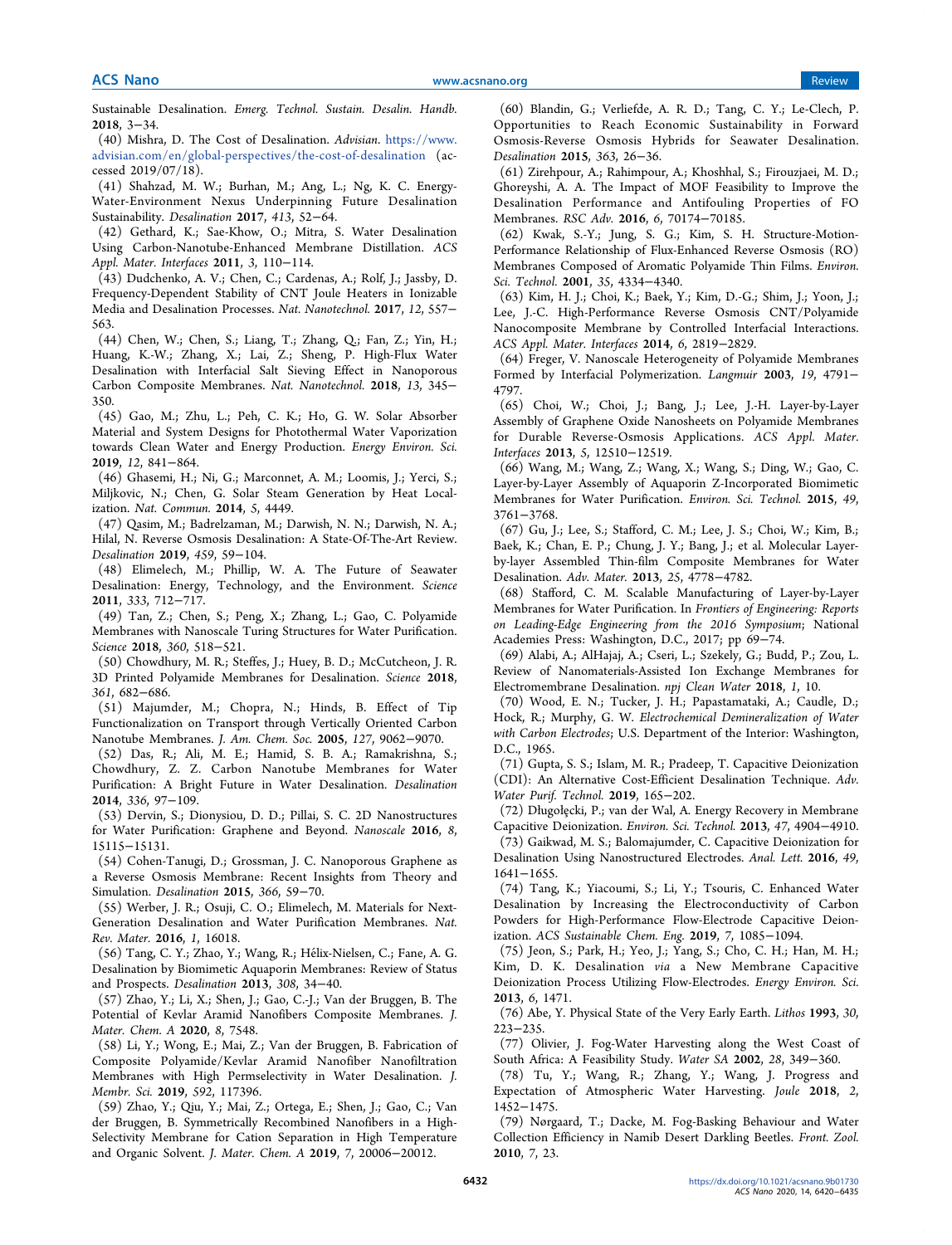(80) Zheng, Y.; Bai, H.; Huang, Z.; Tian, X.; Nie, F.-Q.; Zhao, Y.; Zhai, J.; Jiang, L. Directional Water Collection on Wetted Spider Silk. *Nature* 2010, *463*, 640−643.

(81) Ghosh, A.; Beaini, S.; Zhang, B. J.; Ganguly, R.; Megaridis, C. M. Enhancing Dropwise Condensation through Bioinspired Wettability Patterning. *Langmuir* 2014, *30*, 13103−13115.

(82) Zhu, H.; Yang, F.; Li, J.; Guo, Z. High-Efficiency Water Collection on Biomimetic Material with Superwettable Patterns. *Chem. Commun.* 2016, *52*, 12415−12417.

(83) Feng, X. J.; Jiang, L. Design and Creation of Superwetting/ Antiwetting Surfaces. *Adv. Mater.* 2006, *18*, 3063−3078.

(84) Wen, R.; Li, Q.; Wu, J.; Wu, G.; Wang, W.; Chen, Y.; Ma, X.; Zhao, D.; Yang, R. Hydrophobic Copper Nanowires for Enhancing Condensation Heat Transfer. *Nano Energy* 2017, *33*, 177−183.

(85) Attinger, D.; Frankiewicz, C.; Betz, A. R.; Schutzius, T. M.; Ganguly, R.; Das, A.; Kim, C.-J.; Megaridis, C. M. Surface Engineering for Phase Change Heat Transfer: A Review. *MRS Energy Sustain.* 2014, *1*, E4.

(86) Zhang, J.; Han, Y. Shape-Gradient Composite Surfaces: Water Droplets Move Uphill. *Langmuir* 2007, *23*, 6136−6141.

(87) Hou, Y. P.; Feng, S. L.; Dai, L. M.; Zheng, Y. M. Droplet Manipulation on Wettable Gradient Surfaces with Micro-/Nano-Hierarchical Structure. *Chem. Mater.* 2016, *28*, 3625−3629.

(88) Peng, S.; Bhushan, B. Mechanically Durable Superoleophobic Aluminum Surfaces with Microstep and Nanoreticula Hierarchical Structure for Self-Cleaning and Anti-Smudge Properties. *J. Colloid Interface Sci.* 2016, *461*, 273−284.

(89) Kim, H.; Yang, S.; Rao, S. R.; Narayanan, S.; Kapustin, E. A.; Furukawa, H.; Umans, A. S.; Yaghi, O. M.; Wang, E. N. Water Harvesting from Air with Metal-Organic Frameworks Powered by Natural Sunlight. *Science* 2017, *356*, 430−434.

(90) Fujishima, A.; Honda, K. Electrochemical Photolysis of Water at a Semiconductor Electrode. *Nature* 1972, *238*, 37−38.

(91) Hashimoto, K.; Irie, H.; Fujishima, A. TiO 2 Photocatalysis: A Historical Overview and Future Prospects. *Jpn. J. Appl. Phys.* 2005, *44*, 8269−8285.

(92) Wu, T.; Liu, G.; Zhao, J. C.; Hidaka, H.; Serpone, N. Self-Photosensitized Oxidative Transformation of Rhodamine B under Visible Light Irradiation in Aqueous TiO<sub>2</sub> Dispersions. *J. Phys. Chem. B* 1998, *102*, 5845−5851.

(93) Chakraborty, I.; Pradeep, T. Atomically Precise Clusters of Noble Metals: Emerging Link between Atoms and Nanoparticles. *Chem. Rev.* 2017, *117*, 8208−8271.

(94) AbdulHalim, L. G.; Bootharaju, M. S.; Tang, Q.; Del Gobbo, S.; AbdulHalim, R. G.; Eddaoudi, M.; Jiang, D.; Bakr, O. M. Ag <sup>29</sup> (BDT) <sup>12</sup> (TPP) <sup>4</sup> : A Tetravalent Nanocluster. *J. Am. Chem. Soc.* 2015, *137*, 11970−11975.

(95) Habeeb Muhammed, M. A.; Verma, P. K.; Pal, S. K.; Retnakumari, A.; Koyakutty, M.; Nair, S.; Pradeep, T. Luminescent Quantum Clusters of Gold in Bulk by Albumin-Induced Core Etching of Nanoparticles: Metal Ion Sensing, Metal-Enhanced Luminescence, and Biolabeling. *Chem. - Eur. J.* 2010, *16*, 10103− 10112.

(96) Ghosh, A.; Jeseentharani, V.; Ganayee, M. A.; Hemalatha, R. G.; Chaudhari, K.; Vijayan, C.; Pradeep, T. Approaching Sensitivity of Tens of Ions Using Atomically Precise Cluster-Nanofiber Composites. *Anal. Chem.* 2014, *86*, 10996−11001.

(97) Liang, G.; Ren, F.; Gao, H.; Wu, Q.; Zhu, F.; Tang, B. Z. Bioinspired Fluorescent Nanosheets for Rapid and Sensitive Detection of Organic Pollutants in Water. *ACS Sens.* 2016, *1*, 1272−1278.

(98) Fang, X.; Chen, X.; Liu, Y.; Li, Q.; Zeng, Z.; Maiyalagan, T.; Mao, S. Nanocomposites of Zr (IV)-Based Metal-Organic Frameworks and Reduced Graphene Oxide for Electrochemically Sensing Ciprofloxacin in Water. *ACS Appl. Nano Mater.* 2019, *2*, 2367−2376.

(99) Bhaskar, S.; Ramamurthy, S. S. Mobile Phone-Based Picomolar Detection of Tannic Acid on  $Nd_2O_3$  Nanorod-Metal Thin-Film Interfaces. *ACS Appl. Nano Mater.* 2019, *2*, 4613−4625.

(100) Fan, L.; Zhao, G.; Shi, H.; Liu, M.; Wang, Y.; Ke, H. A Femtomolar Level and Highly Selective 17β-Estradiol Photoelectrochemical Aptasensor Applied in Environmental Water Samples Analysis. *Environ. Sci. Technol.* 2014, *48*, 5754−5761.

(101) Colvin, V. L. The Potential Environmental Impact of Engineered Nanomaterials. *Nat. Biotechnol.* 2003, *21*, 1166−1170.

(102) Kashiwada, S. Distribution of Nanoparticles in the See-Through Medaka (*Oryzias Latipes*). *Environ. Health Perspect.* 2006, *114*, 1697−1702.

(103) Mauter, M. S.; Zucker, I.; Perreault, F.; Werber, J. R.; Kim, J.- H.; Elimelech, M. The Role of Nanotechnology in Tackling Global Water Challenges. *Nat. Sustain.* 2018, *1*, 166−175.

(104) Mitrano, D. M.; Ranville, J. F.; Bednar, A.; Kazor, K.; Hering, A. S.; Higgins, C. P. Tracking Dissolution of Silver Nanoparticles at Environmentally Relevant Concentrations in Laboratory, Natural, and Processed Waters Using Single Particle ICP-MS (SpICP-MS). *Environ. Sci.: Nano* 2014, *1*, 248−259.

(105) Dobias, J.; Bernier-Latmani, R. Silver Release from Silver Nanoparticles in Natural Waters. *Environ. Sci. Technol.* 2013, *47*, 4140−4146.

(106) *Hippo Roller*. https://www.hipporoller.org/ (access April 20, 2020).

(107) Tiwari, B.; Zhang, D.; Winslow, D.; Lee, C. H.; Hao, B.; Yap, Y. K. A Simple and Universal Technique to Extract One- and Two-Dimensional Nanomaterials from Contaminated Water. *ACS Appl. Mater. Interfaces* 2015, *7*, 26108−26116.

(108) Gao, W.; Majumder, M.; Alemany, L. B.; Narayanan, T. N.; Ibarra, M. A.; Pradhan, B. K.; Ajayan, P. M. Engineered Graphite Oxide Materials for Application in Water Purification. *ACS Appl. Mater. Interfaces* 2011, *3*, 1821−1826.

(109) Gupta, S. S.; Sreeprasad, T. S.; Maliyekkal, S. M.; Das, S. K.; Pradeep, T. Graphene from Sugar and Its Application in Water Purification. *ACS Appl. Mater. Interfaces* 2012, *4*, 4156−4163.

(110) *AMRIT - Arsenic and Metal Removal by Indian Technology*; IIT Madras: Chennai, 2015.

(111) Tepper, F.; Kaledin, L. A.; *Drinking Water Filtration Device*. U.S. Patent 7390343. June 24, 2008.

(112) Hartikainen, H.; Venäläinen, S.; Nuopponen, M.; Meriluoto, A. *Water Treatment*. U.S. Patent 20190039918. February 7, 2019.

(113) Pure US Sourced and Produced Clinoptilolite Zeolite. *KMI Zeolite*. https://www.kmizeolite.com/ (accessed 2019/07/18).

(114) Revanur, R.; Roh, I.; Klare, J. E.; Noy, A.; Bakajin, O. *Thin Film Composite Membranes for Forward Osmosis, and Their Preparation Methods*. U.S. Patent 8920654. December 30, 2014.

(115) Ratto, T. V.; Holt, J. K.; Szmodis, A. W. *Membranes with Embedded Nanotubes for Selective Permeability*. U.S. Patent 7993524. August 9, 2011.

(116) Jensen, P. H.; Keller, D.; Nielsen, C. H.; Aquaporin, A. S. *Membrane for Filtering of Water*. U.S. Patent 7857978. December 28, 2010.

(117) Modern Systems and Solutions for Clean Water. *De.mem*. http://demembranes.com/ (accessed 2019/07/18).

(118) Zero-Valent Iron Nanoparticles. *NANOIRON*. http:// nanoiron.cz/en/products/zero-valent-iron-nanoparticles (accessed 2019/07/18).

(119) *Annual Report 2017*−*18; Ministry of Drinking Water and Sanitation*; Government of India: New Delhi, 2018.

(120) *Detailed Demands for Grants of Ministry of Drinking Water and Sanitation for 2018*−*19*; Government of India: New Delhi, 2018.

(121) *Demand for Grants 2018*−*19 Analysis: Drinking Water and Sanitation*; PRS Legislative Research: New Delhi, 2018.

(122) *Expenditure Pro*fi*le 2018*−*19; Ministry of Finance*; Government of India: New Delhi, 2019.

(123) Kim, H.; Yang, S.; Narayanan, S.; Umans, A. S.; Wang, E. N.; Rao, S. R. *Sorption-Based Atmospheric Water Harvesting Device*. U.S. Patent 20180171604. June 21, 2018.

(124) Pradeep, T.; Chaudhary, A.; Sankar, M. U.; Rajarajan, G. *Sustained Silver Release Composition for Water Puri*fi*cation*. U.S. Patent 15677618. July 5, 2018.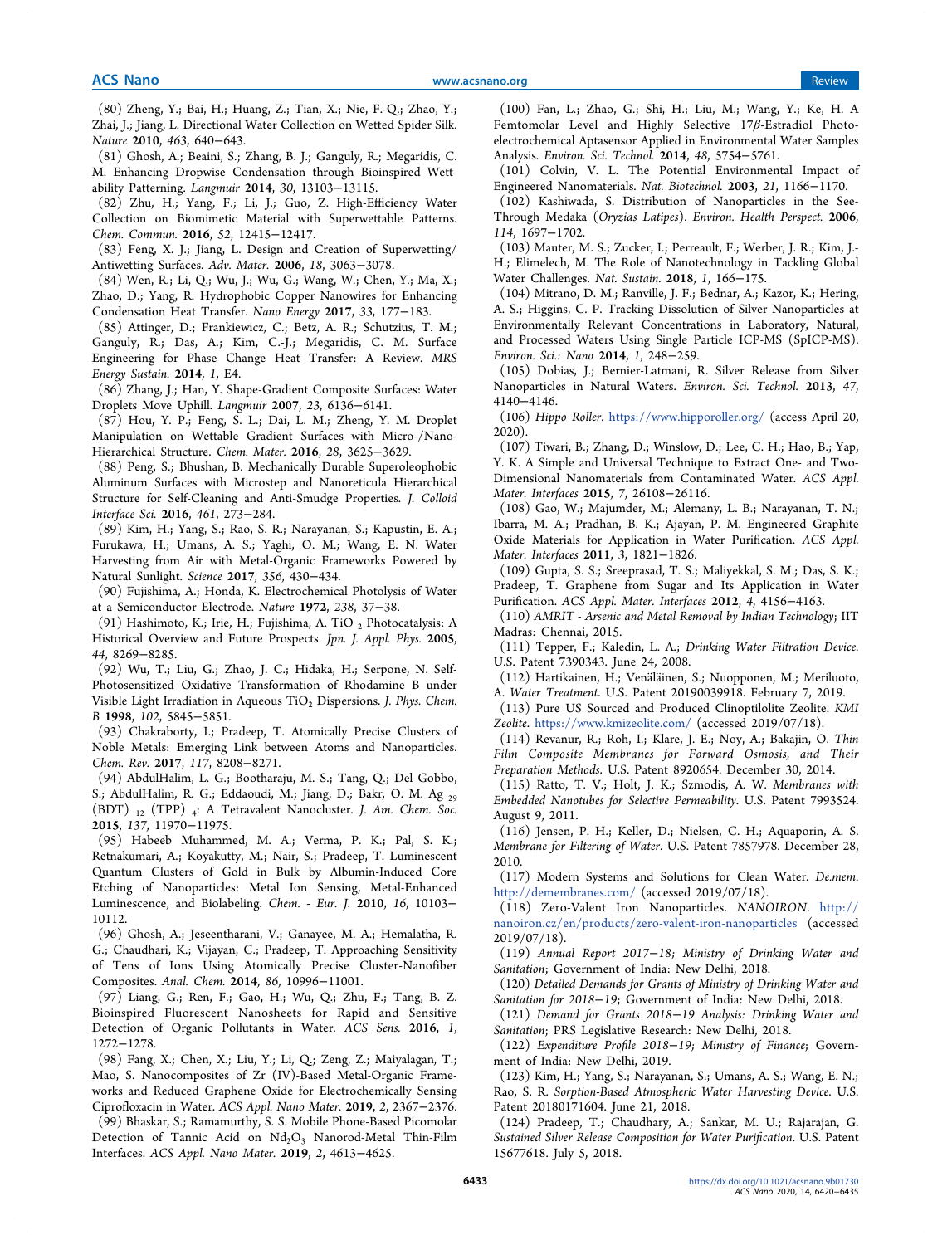(125) Servida, T.; Servida, E. C. I.; *Idropan Dell*'*orto Depuratori Srl. Apparatus for Purifying a Liquid and Method for Operating Said Apparatus*. U.S. Patent 20180037479. February 8, 2018.

(126) Cobianu, C. P.; Dumitru, V. G.; Serban, B. C.; Stratulat, A.; Brezeanu, M.; Buiu, O. *Honeywell Romania SRL. Metal Oxide Nanocomposite Heterostructure Methods and Hydrogen Sul*fi*de Sensors Including the Same*. U.S. Patent 10067107. September 4, 2018.

(127) Mi, B.; Hu, M.; *University of Maryland, Baltimore. Layer-by-Layer Assembly of Graphene Oxide Membranes via Electrostatic Interaction and Eludication of Water and Solute Transport Mechanisms*. U.S. Patent 9902141. February 27, 2018.

(128) George, S. J.; Kumar, M.; Jawaharlal Nehru Centre for Advanced Scientific Research. *Chromophores for the Detection of Volatile Organic Compounds*. U.S. Patent 9376435. June 28, 2016.

(129) Ghosh, A.; Chhetri, B. P.; University of Arkansas. *Doped Carbonaceous Materials for Photocatalytic Removal of Pollutants under Visible Light, Making Methods and Applications of Same*. U.S. Patent 20190015818. January 17, 2019.

(130) Nair, R. R.; Budd, P.; Geim, A.; University of Manchester. *Separation of Water Using a Membrane*. U.S. Patent 9844758. December 19, 2017.

(131) Global Pollution Map https://www.pollution.org/ (accessed 2019/07/19).

(132) Hussain, I.; Ahamad, K. U.; Nath, P. Low-Cost, Robust, and Field Portable Smartphone Platform Photometric Sensor for Fluoride Level Detection in Drinking Water. *Anal. Chem.* 2017, *89*, 767−775.

(133) Vikesland, P. J. Nanosensors for Water Quality Monitoring. *Nat. Nanotechnol.* 2018, *13*, 651−660.

(134) Lim, R. J.; Xie, M.; Sk, M. A.; Lee, J.-M.; Fisher, A.; Wang, X.; Lim, K. H. A Review on the Electrochemical Reduction of  $\mathrm{CO}_2$  in Fuel Cells, Metal Electrodes and Molecular Catalysts. *Catal. Today* 2014, *233*, 169−180.

(135) *Energy Statistics* (25th issue); Central Statistics Office, Ministry of Statistics and Programme Implementation, Government of India, New Delhi, 2018.

(136) *Census of India. Housing, Household Amenities And Assets*; Government of India: Karnataka; Bangalore, 2011.

(137) Lele, S.; Srinivasan, V.; Jamwal, P.; Thomas, B. K.; Eswar, M.; Zuhail, T. M. Water Management in Arkavathy Basin: A Situation Analysis. *Environment and Development Discussion Paper No. 1*; Ashoka Trust for Research in Ecology and the Environment: Bengaluru, 2013.

(138) *Bangalore Water Supply and Sewerage Board*. https://www. bwssb.gov.in/com\_content?page=3&info\_for=3 (accessed 2019/07/ 19).

(139) Parameshwara Murthy, P. M.; Sadashiva Murthy, B. M.; Kavya, S. Qualitative Characterization of Greywater from a Residential Complex in Bengaluru City, Karnataka, India. *Int. J. Eng. Res.* 2016, *V5*, 194−199.

(140) Hodges, B. C.; Cates, E. L.; Kim, J.-H. Challenges and Prospects of Advanced Oxidation Water Treatment Processes Using Catalytic Nanomaterials. *Nat. Nanotechnol.* 2018, *13*, 642−650.

(141) Vreeland, J. M. The Revival of Colored Cotton. *Sci. Am.* 1999, *280*, 112−118.

(142) Singh, A. How Colourful is the Future of Naturally Coloured Cotton?. *Cotton Statistics and News*; Cotton Association of India: Mumbai, India, 2014.

(143) Boopathi, N. M.; Sathish, S.; Dachinamoorthy, P.; Kavitha, P.; Ravikesavan, R. Usefulness and Utilization of Indian Cotton Germplasm. *World Cotton Germplasm Resources*; InTech: Rijeka, Croatia, 2014.

(144) Das, S. K.; Khan, M. M. R.; Parandhaman, T.; Laffir, F.; Guha, A. K.; Sekaran, G.; Mandal, A. B. Nano-Silica Fabricated with Silver Nanoparticles: Antifouling Adsorbent for Efficient Dye Removal, Effective Water Disinfection and Biofouling Control. *Nanoscale* 2013, *5*, 5549.

(145) Mack, E. A.; Wrase, S. Erratum: Correction: A Burgeoning Crisis? A Nationwide Assessment of the Geography of Water

Affordability in the United States (PloS One (2017) 12 1 (E0169488)). *PLoS One* 2017, *12*, No. e0176645.

(146) Baidya, A.; Das, S. K.; Ras, R. H. A.; Pradeep, T. Fabrication of a Waterborne Durable Superhydrophobic Material Functioning in Air and under Oil. *Adv. Mater. Interfaces* 2018, *5*, 1701523.

(147) Oßmann, B. E.; Sarau, G.; Holtmannspötter, H.; Pischetsrieder, M.; Christiansen, S. H.; Dicke, W. Small-Sized Microplastics and Pigmented Particles in Bottled Mineral Water. *Water Res.* 2018, *141*, 307−316.

(148) Cordner, A.; De La Rosa, V. Y.; Schaider, L. A.; Rudel, R. A.; Richter, L.; Brown, P. Guideline Levels for PFOA and PFOS in Drinking Water: The Role of Scientific Uncertainty, Risk Assessment Decisions, and Social Factors. *J. Exposure Sci. Environ. Epidemiol.* 2019, *29*, 157−171.

(149) Saleh, N. B.; Khalid, A.; Tian, Y.; Ayres, C.; Sabaraya, I. V.; Pietari, J.; Hanigan, D.; Chowdhury, I.; Apul, O. G. Removal of Polyand per-Fluoroalkyl Substances from Aqueous Systems by Nano-Enabled Water Treatment Strategies. *Environ. Sci. Water Res. Technol.* 2019, *5*, 198−208.

(150) Chen, C.; Liu, D.; He, L.; Qin, S.; Wang, J.; Razal, J. M.; Kotov, N. A.; Lei, W. Bio-Inspired Nanocomposite Membranes for Osmotic Energy Harvesting. *Joule* 2020, *4*, 247−261.

(151) Logan, B. E.; Elimelech, M. Membrane-Based Processes for Sustainable Power Generation Using Water. *Nature* 2012, *488*, 313− 319.

(152) The Methanol Industry. *Methanol Institute*. https://www. methanol.org/the-methanol-industry/ (accessed 2019/07/19).

(153) Artz, J.; Müller, T. E.; Thenert, K.; Kleinekorte, J.; Meys, R.; Sternberg, A.; Bardow, A.; Leitner, W. Sustainable Conversion of Carbon Dioxide: An Integrated Review of Catalysis and Life Cycle Assessment. *Chem. Rev.* 2018, *118*, 434−504.

(154) Vundavalli, R.; Vundavalli, S.; Nakka, M.; Rao, D. S. Biodegradable Nano-Hydrogels in Agricultural Farming - Alternative Source For Water Resources. *Procedia Mater. Sci.* 2015, *10*, 548−554. (155) Amarasinghe, U. A.; McCornick, P. G.; Shah, T. India's Water Demand Scenarios to 2025 and 2050: A Fresh Look. *Strategic Analyses of the National River Linking Project (NRLP) of India; Series*

*2*; International Water Management Institute: Bangalore, 2009; pp 23−61. (156) Koehler, A.; Wildbolz, C. Comparing the Environmental Footprints of Home-Care and Personal-Hygiene Products: The

Relevance of Different Life-Cycle Phases. *Environ. Sci. Technol.* 2009, *43*, 8643−8651.

(157) Eco-Indicator 99 Manual for Designers; *Ministry of Housing*; Spatial Planning and the Environment: Communications Directorate: The Netherlands, 2000.

(158) Sankar, M. U.; Aigal, S.; Maliyekkal, S. M.; Chaudhary, A.; Anshup; Kumar, A. A.; Chaudhari, K.; Pradeep, T. Biopolymer-Reinforced Synthetic Granular Nanocomposites for Affordable Pointof-Use Water Purification. *Proc. Natl. Acad. Sci. U. S. A.* 2013, *110*, 8459−8464.

(159) McGuire, D.; Jakhete, S. *Enhanced Water Treatment for Reclamation of Waste Fluids and Increased E*ffi*ciency Treatment of Potable Waters*. U.S. Patent 7699994, April 20, 2010.

(160) Ranade, V. V.; Bhandari, V. M. *Industrial Wastewater Treatment, Recycling and Reuse*; Butterworth-Heinemann: Oxford, U.K., 2014.

(161) Yun, C.; Islam, M. I.; LeHew, M.; Kim, J. Assessment of Environmental and Economic Impacts Made by the Reduced Laundering of Self-Cleaning Fabrics. *Fibers Polym.* 2016, *17*, 1296− 1304.

(162) Erdmann, W.; Gienke, T.; Heinrich, H.-J. *Waterless Vacuum Toilet System for Aircraft*. U.S. Patent 6977005, December 20, 2005. (163) Simha, P.; Ganesapillai, M. Ecological Sanitation and Nutrient Recovery from Human Urine: How Far Have We Come? A Review. *Sustain. Environ. Res.* 2017, *27*, 107−116.

(164) Abraham, J.; Vasu, K. S.; Williams, C. D.; Gopinadhan, K.; Su, Y.; Cherian, C. T.; Dix, J.; Prestat, E.; Haigh, S. J.; Grigorieva, I.